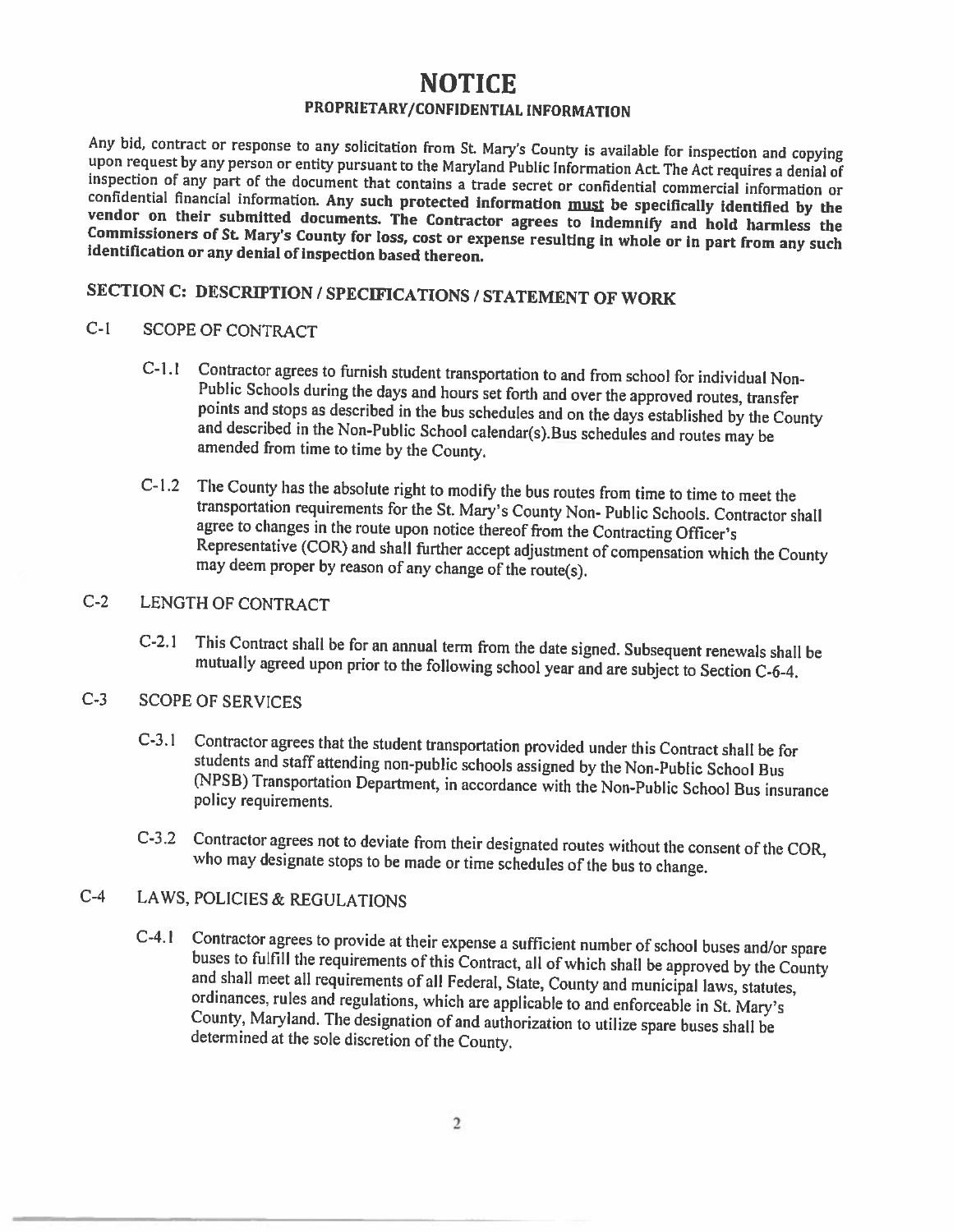### C-5 MAINTENANCE REQUIREMENTS

- C-5.1 Contractor agrees to furnish, at their expense, all labor, parts and other materials required for the operation of the school buses, including (but not limited to) drivers, maintenance, repairs, diesel, oil and other
- C-5.2 Contractor shall keep their school buses in good and safe mechanical condition at all times in accordance with standards established by statute, lawful authority and the County.
- C-5.3 Contractor shall keep their school buses in clean and sanitary condition at all times.
- C-5.4 Contractors may not place or allow to be placed (on the exterior of their bus) any signs,<br>letters, pictures or decoration of any kind, unless it is for the purpose of identifying Non-Public<br>Schools or the owner of th
- C-5.5 All new buses authorized for purchase must meet the St. Mary's County bus specifications in <sup>p</sup>lace at the time the bus is purchased.
- C-5.6 All school buses under this Contract with the County, to include Spare buses & Contingency<br>Fleet buses, shall have fire extinguishers that are inspected by an authorized inspection agency<br>annually. The Contractor wil

### C-6 CONTRACTORS' REQUIREMENTS, INSURANCE, STATE LAWS

- C-6.1 Contractors shall provide the County with the certificate of Workman's Compensation<br>Coverage and Sole Proprietor Status as a Covered Employee by the first weekday in August.<br>All drivers and others engaged in the oper
- C-6.2 The County, at its expense, shall provide liability insurance during the life of this Contract insuring the approved school / spare bus (es) and passengers for property damage and bodily injury up to the maximum cove responsibility of the Contractor to obtain liability insurance coverage for such other use, including spare buses. The Contractor may provide comprehensive or collision (for physical damage) coverage for all buses.
- C-6.3 The liability insurance provided by the County will cover all regularly Contracted school buses and approved spare buses, while such buses are operated by certified drivers and approved by the County, as follows:
	- a. On official school business, including transporting pupils to or from school or when transporting pupils on school sponsored activities, including the operation of the buses to and from regular storage or garage locations.
	- b. Operated for maintenance or testing purposes.
	- c. Stored or parked at the regular storage or garage locations. d. Training bus drivers.
	-
- C-6.4 School buses required to remain in service over twelve (12) years, but not over fifteen (15)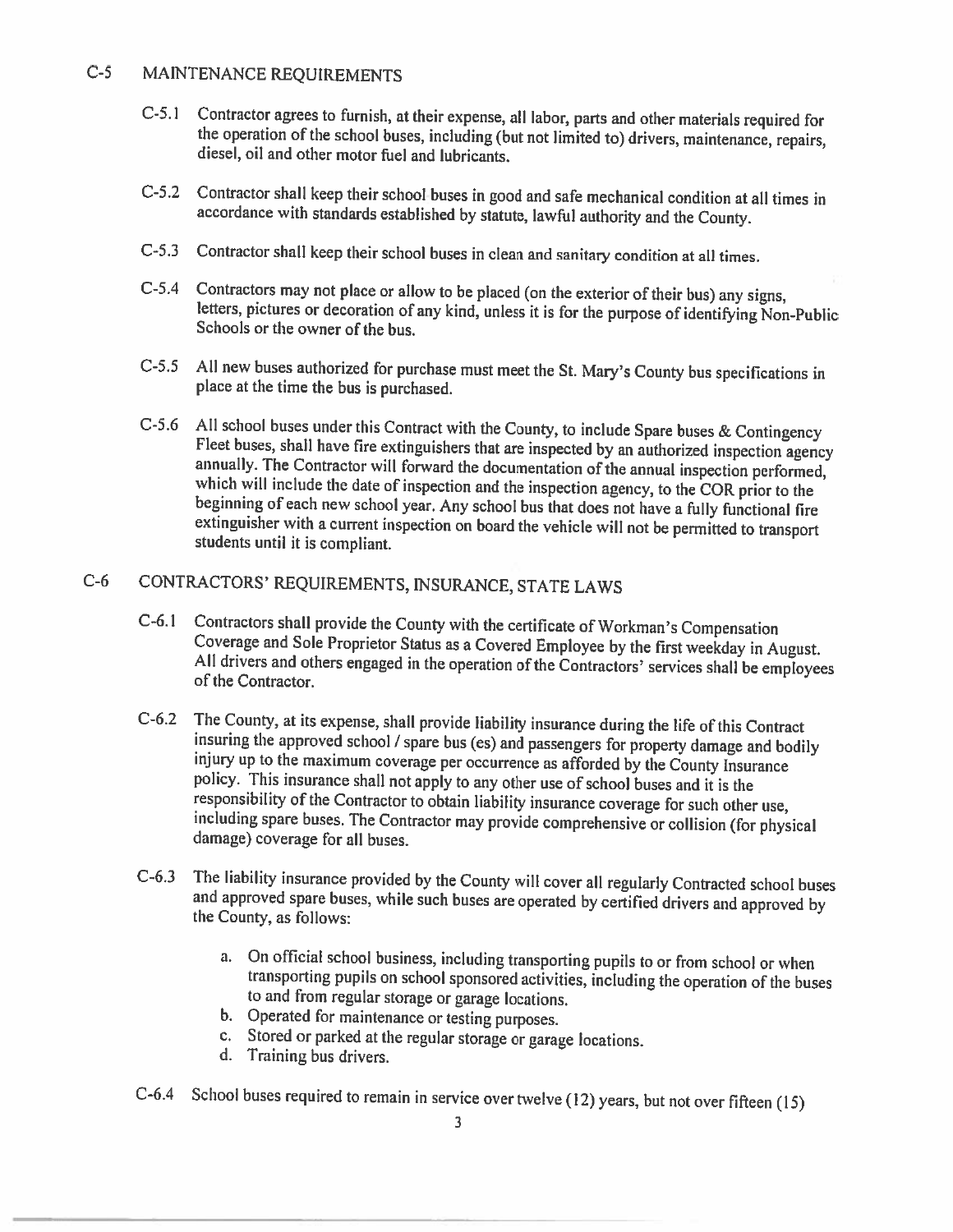years, shall qualify for the County's Deferred Bus Replacement Stipend, and shall be provided with school bus liability insurance coverage.

- C-6.5 All drivers shall be qualified under State law to drive a school bus and drivers shall be<br>employed by the Contractor as a school bus driver. Drivers are subject to continued<br>qualification and certification with state
- C-6.6 Contractors shall be responsible for compliance by their drivers with all laws, statutes, rules<br>and regulations for the transportation of school children including current policies or<br>regulations or those established
- C-6.7 Contractors shall provide bus drivers who are capable of maintaining control of school<br>children at all times during transportation. Bus drivers shall report the detail of any misconduct<br>or breech of order and discipl
- C-6.8 Drivers shall observe the highest possible standards of safe driving at all times and strictly<br>comply with all Commercial Driver's License (CDL) rules and regulations, as well as all<br>provisions of Maryland Motor Vehi
- C-6.9 Contractor and bus drivers shall take every precaution to ensure the safety of passengers.<br>Contractors are responsible for ensuring that their drivers are in compliance with all State,<br>Federal, DOT and Drug and Alcoh
- C-6.10 The County shall require a State and Federal finger printing and criminal background check<br>for all drivers and Contractors providing services under this Contract. Therefore, all<br>Contractors and drivers shall have co accordance with School Bus Drivers Disqualifying Conditions & Terms - COMAR
- C-6.11 Contractors are responsible for monitoring their drivers' yearly MVA record. Contractors must<br>immediately notify the COR of any moving or criminal violations that would affect the<br>employment of the driver. It is the
- C-6.12 Contractors and drivers must attend a minimum of four (4) hours of In-Service training provided by the St. Mary's County Department of Public Works & Transportation during the school year; Contractors will be reimbu compensated for four (4) hours. Contractors are required to attend all four (4) hours of training<br>provided by the DPW &T Non-Public School Bus Transportation Division. Emergency<br>absences for drivers will be excused, and it the St. Mary's County Board of Education - Transportation Division to obtain their training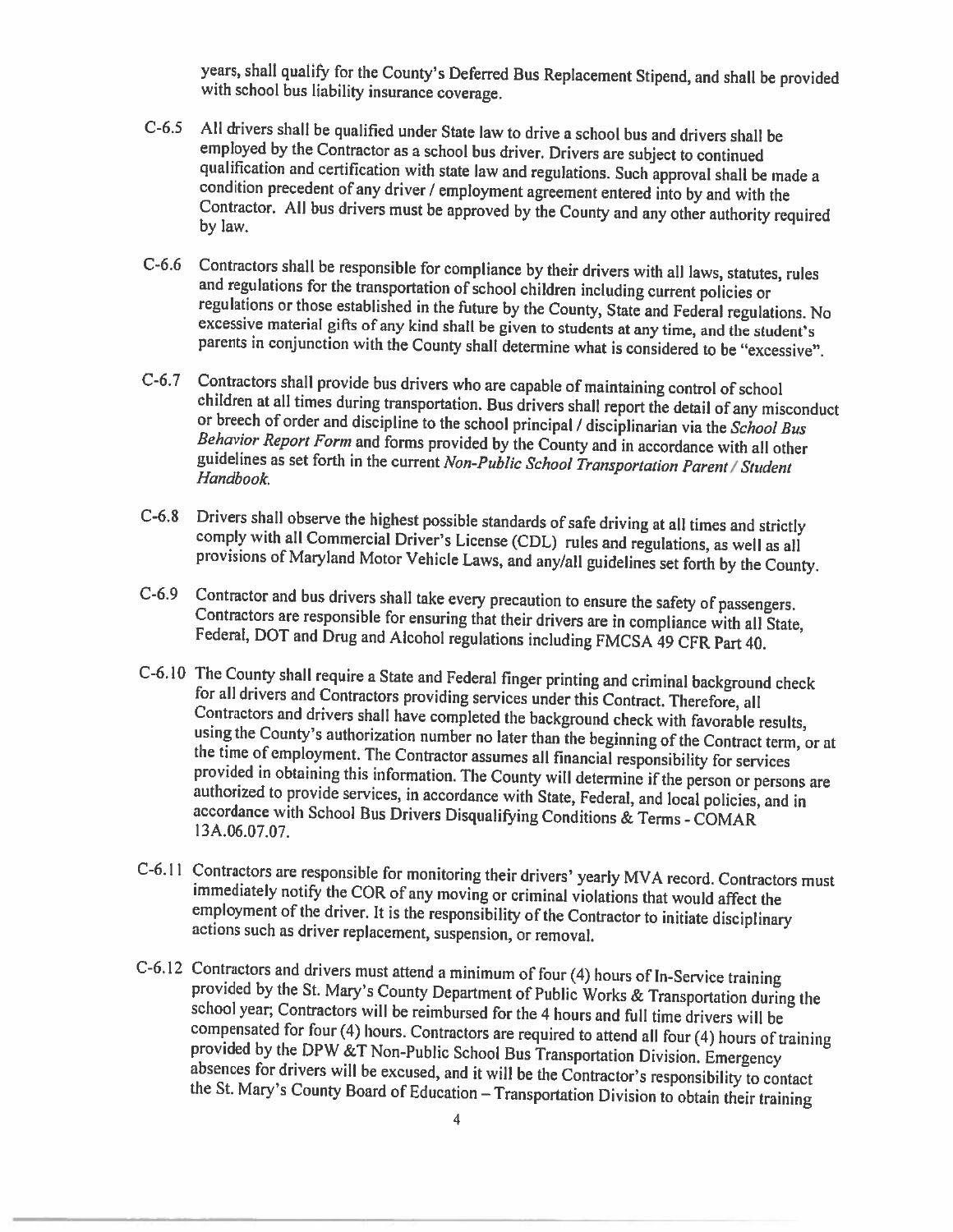schedule in order to fulfill the requirement and shall submit training documentation to the County.

### C-7 CONTRACTOR PAYMENTS

- C-7.1 The County reserves the right to set the rate of reimbursement, including the driver's rate, Per<br>Vehicle Allotment (PVA), fuel maintenance factors, stipends, etc., pursuant to the current<br>fiscal year's approved budge
- C-7.2 Contractor agrees that the County has the absolute right to verify time and mileage being<br>reported by the Contractor for payment. Contractor agrees to allow the County's staff to<br>personally and/or through use of GPS
- C-7.3 Contractors shall ensure that a working cell phone is on each bus at all times while the bus is<br>in operation. The County shall provide a stipend towards cell phone expenses for each full<br>time / regular bus. The Count
- C-7.4 All payments and reimbursements for the Contractor shall be in accordance to the County's Payment and Reimbursement Procedures and Section G-3.
- C-7.5 Reimbursement payments for any drug/alcohol screening require submittal of Contractor invoice within the current school year.

### C-B TERMINATION OF CONTRACTS

- C-8.1 The performance of the terms of this Contract by the Contractor shall at all times be subject to the approval of the County and the County may terminate this Contract for inadequate performance or breach by the Contr
- C-8.2 If it is determined by the County that the Contractor's performance or that of any of their employees presents a risk of danger or harm to any of the passengers of the buses termination may be immediate. If such term Contractor may be held responsible by the County for expenses incident to their replacement.<br>If this Contract is terminated for inadequate performance or breach, the Contractor shall be<br>provided the reason or reasons for t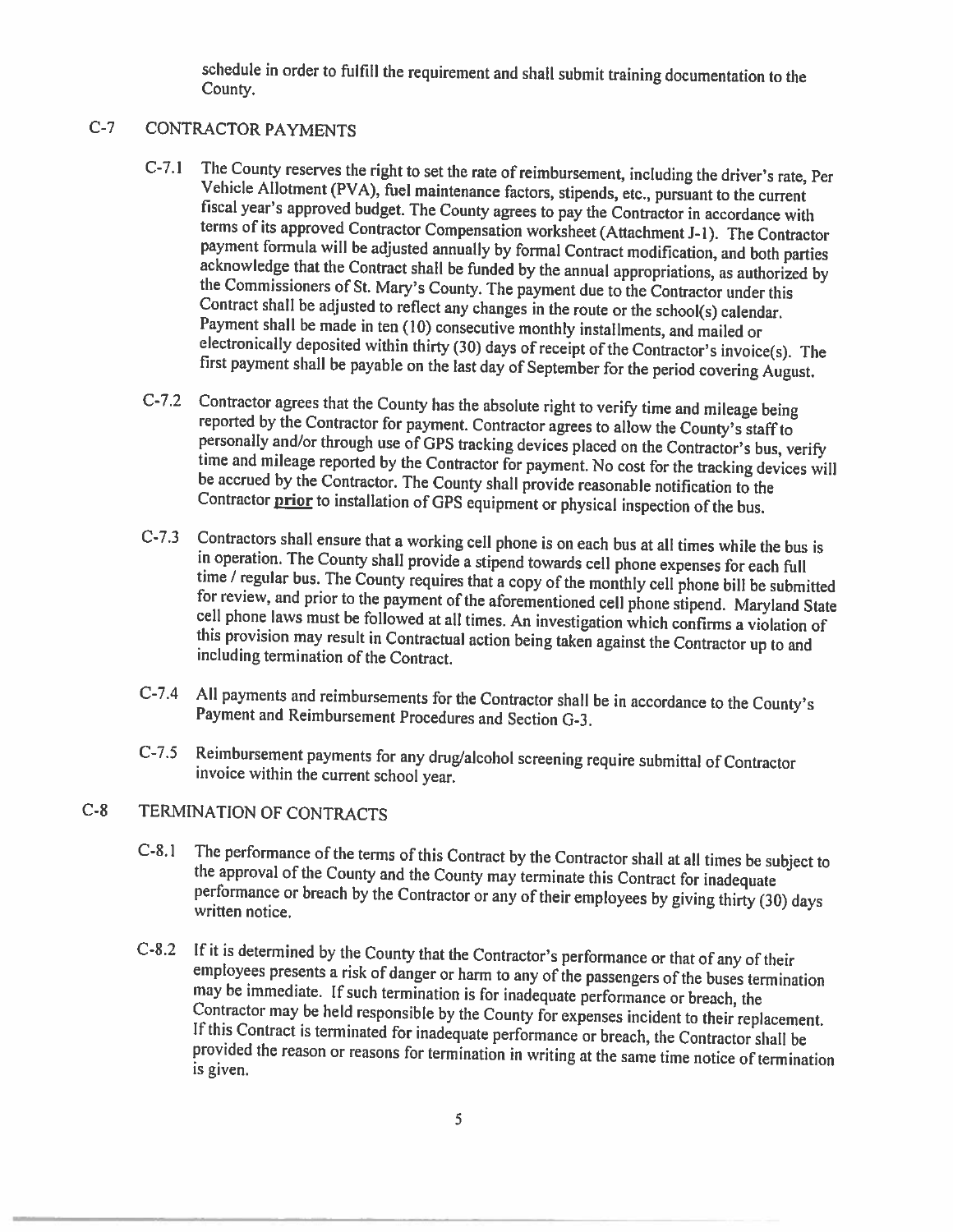- C-8.3 The County, in the exercise of its sole discretion, shall have the right to terminate this Contract determination by the Internal Revenue Service relating to the Contractor's status as an independent contractor, or upon the advice of legal counsel to the County that the independent contractor status of the Contractor may
- C-8.4 The County or the Contractor may terminate this Contract at the end of any school year, for any reason, upon at least thirty (30) calendar day notice in writing to the Contractor or the County, respectively.
- C-8.5 If this Contract is terminated by the County, the County will assist Contractor in disposing of Contractor's equipment, but will assume no legal or financial obligation should the County and/or Contractor be unable t
- C-8.6 Ifa Contractor elects not to continue service with the County, their bus (es) shall be made available to other contractors (Right of First Refusal) vying for the vacated route(s) for <sup>a</sup> period of <sup>45</sup> days.
- C-8.7 Should a school close between school years (i.e. permanently shuts down) the County shall, in good faith, attempt to reasonably restructure routes to accommodate students and compensation to the affected Contractor,

### C-9 TRANSFERRING CONTRACTS

C-9.1 Contractors shall not assign this Contract or any part thereof without the consent, in writing, of the County. Contracts will be assigned according to the County's criteria for new contracts and/or the transfer of ex

### SECTION E: INSPECTION AND ACCEPTANCE

- E-1 All required School Vehicle Type 'A' inspections must be completed, as mandated by the Maryland<br>Motor Vehicle Administration, and copies of 'A' Inspection forms must be submitted to the COR no<br>later than **last day in J**
- E-2 Contractor agrees to permit the inspection of their available buses by State and County inspectors, at all reasonable times. Contractors shall immediately correct, or cause to be corrected, all defects or deficiencies
- E-3 It is understood and agreed that the use of any bus that has been removed from service and not repaired<br>shall be grounds for termination of the Contract. All buses under Contract with the County must be<br>inspected at th
- E-4 Contractors are required to retain and consistently maintain primary and substitute drivers throughout<br>the entire school year; every substitute driver must be approved by the COR prior to operating a school<br>bus for a n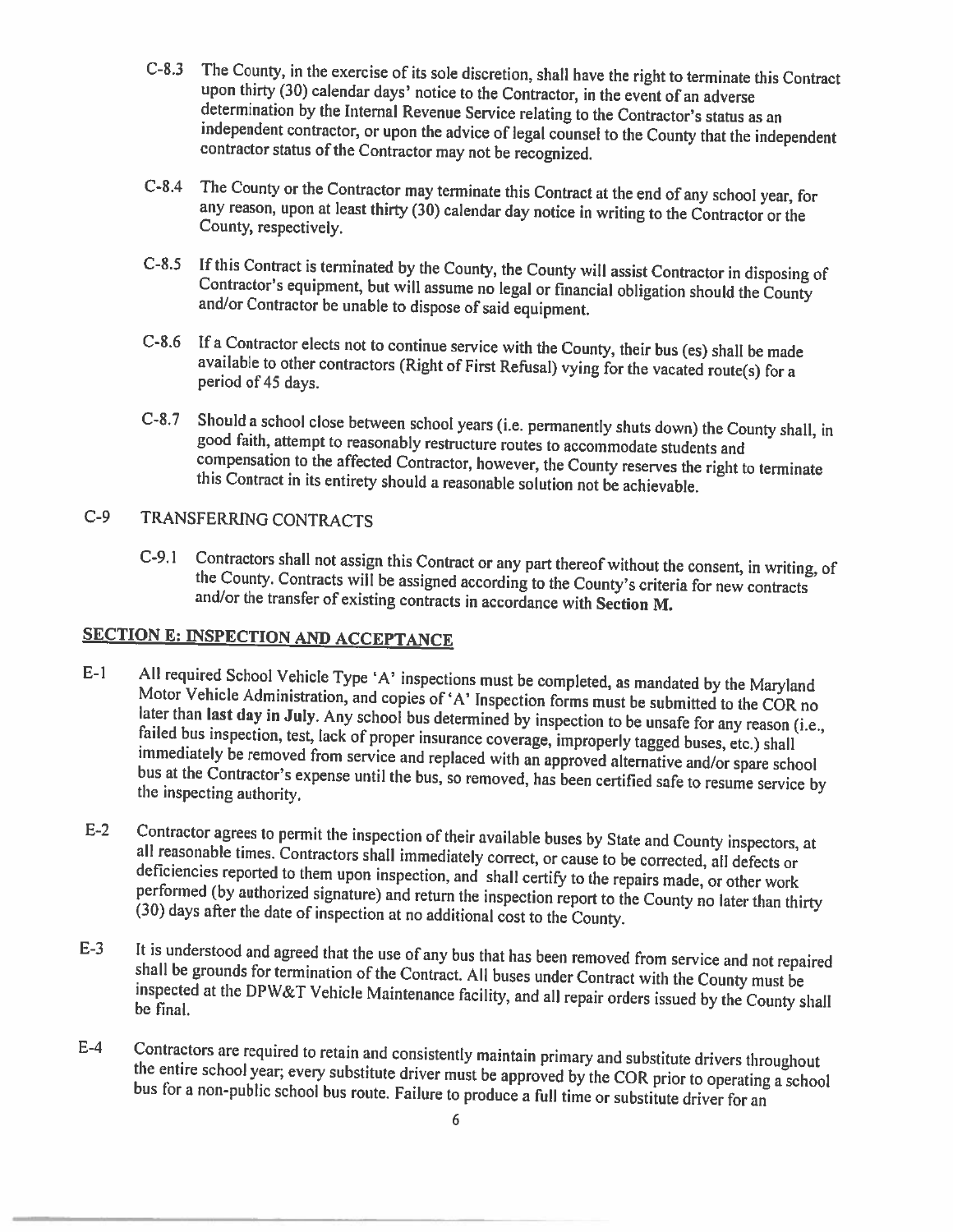established non-public school bus route may result in termination of this Contract by the County.

E-5 Portable radios are provided by the County to every Contractor for every non-public school bus.<br>Radios are the responsibility of the Contractor and are used for emergency purposes only. Contractors shall sign the porta

### SECTION F: DELIVERY OR PERFORMANCE

- F-I Contractors are responsible for submitting school bus transportation reports such as the time and mileage compensation report and students' manifests, seating charts and maps in an accurate manner as required by the County in accordance with the deadline established in Section L.
- F-2 Contractors shall notify the COR of any and all Non-Public School Field Trips in which their<br>contracted buses provide transportation. Notification shall be made to the COR prior to the<br>scheduled field trip detailing:

### **SECTION G: CONTACT ADMINISTRATION DATA**

### G-I APPOINTMENT OF CONTRACTING OFFICER'S REPRESENTATIVE:

The following individual is appointed as the COR:

Becky George, Transportation Supervisor DPW&T, Non-Public School Bus Transportation Division P.O. Box 409 44829 St. Andrews Church Rd. P.O. Box California, MD 30-863-8400x1 122

No authority to modify any provisions of this Contract is granted. Any deviation from the terms of this Contract must be submitted for contractual action to the following Contracting Officer:

Randy Burns, CPPB Procurement Manager SMCG Office of Procurement P.O. Box 653 41770 Baldridge Street Leonardtown, Maryland 20650 301-475-4200 <sup>x</sup> 1223 randy.burns@stmarysmd.com

### G-2 PAYMENT TO CONTRACTOR

- G-2.1 The County utilizes an electronic payment system, and prefers its significant contract payments be processed via that method. One of the available methods is ACH processing, which no fee or cost has associated with it. Contractors are encouraged to sign-up for the ACH payment
- G-2.2 Payment will be made within <sup>30</sup> days after receipt of Contractor invoice provided that all specifications have been complied with, and total inspection and acceptance is in accordance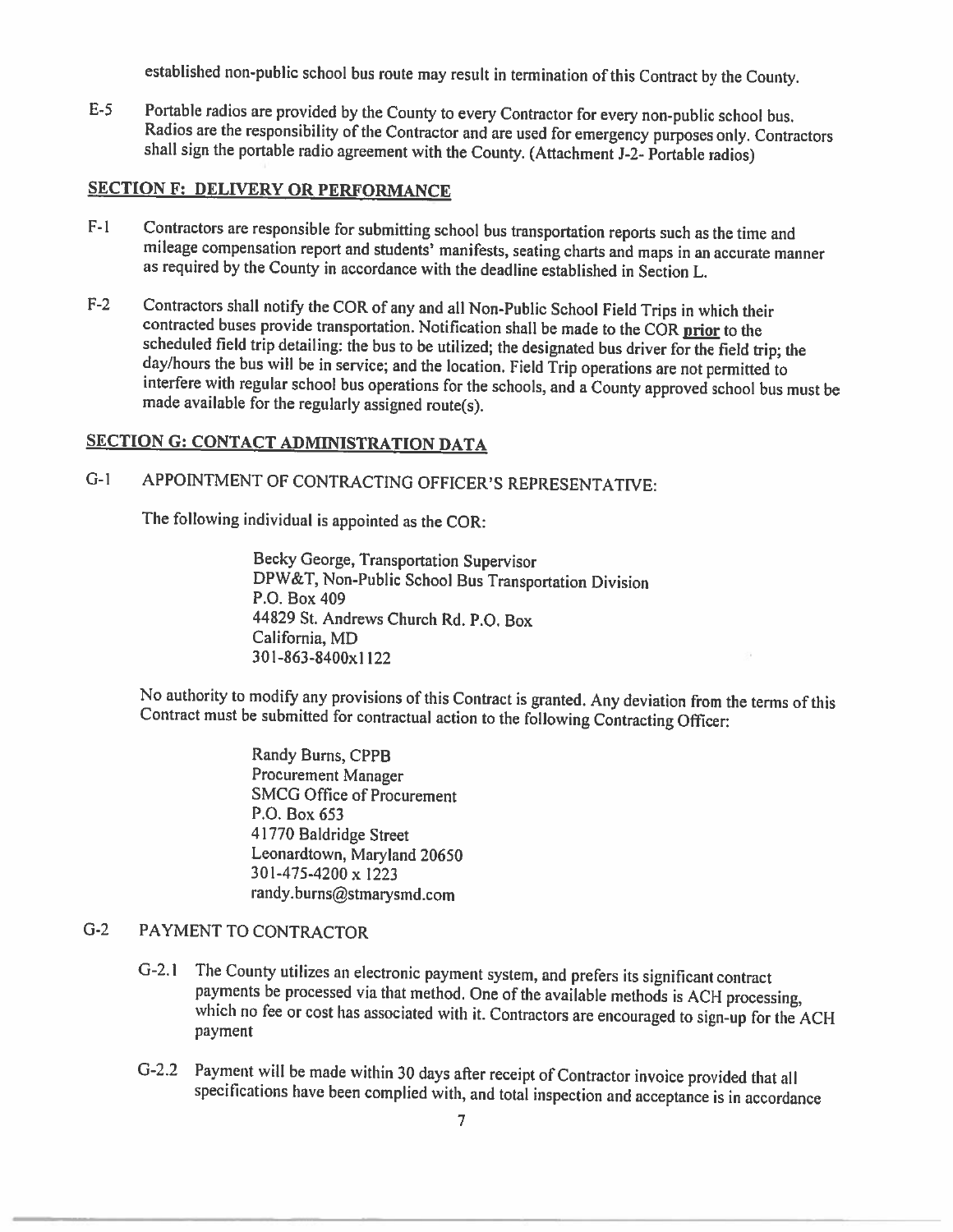with Contract requirements. No partial payments will be paid, unless otherwise specified by purchase order.

- G-2.3 Fuel prices and the corresponding Fuel Factor will be determined based on, the 1st day, the  $10^{\text{th}}$  day and the  $20^{\text{th}}$  day of the current month, from the ten (10) authorized gas stations (attachment J-3). The will be conducted on the 1st and the 10th day in June. June's invoice is to be submitted to the transportation office no later than the third week in June.
- G-2.4 Should a "Force Majeure" event occur (i.e. acts of God, strike, acts of terrorism, government action, etc.) that render the application of this Contract (in part or whole) non-compliance, the County and the Contracto as applicable.
- G-2.5 Each Contractor's school bus route will be paid a minimum of  $5.25$  hours per day, and a minimum of  $sixty-five (65)$  miles per day for all regular/ transfer routes combined per bus. If the route's time and/or mileage are
- G-2.6 In the event that the Contractor does not perform services for the required number of schools days as set forth in the yearly school calendar (i.e. due to inclement weather closings and, after factoring in make-up da

### G-3 CONTRACTOR'S INVOICE

G-3.1 The Contractor shall submit an original invoice by the  $10<sup>th</sup>$  of each month for the previous monthly time, fuel and the PVA payment to the COR at:

DPW&T, Non-Public School Bus Transportation Division 44829 St. Andrew Church Rd. P.O. Box 409 California, MD 20619

Or email to: becky.george@stmarysmd.com

Invoices shall contain the minimum information as follows:

Name of Contractor Contract Number Purchase Order Number Invoice Date Description of Item Item Numbers

Invoices not containing the information above will be considered incomplete and returned to the Contractor for completion.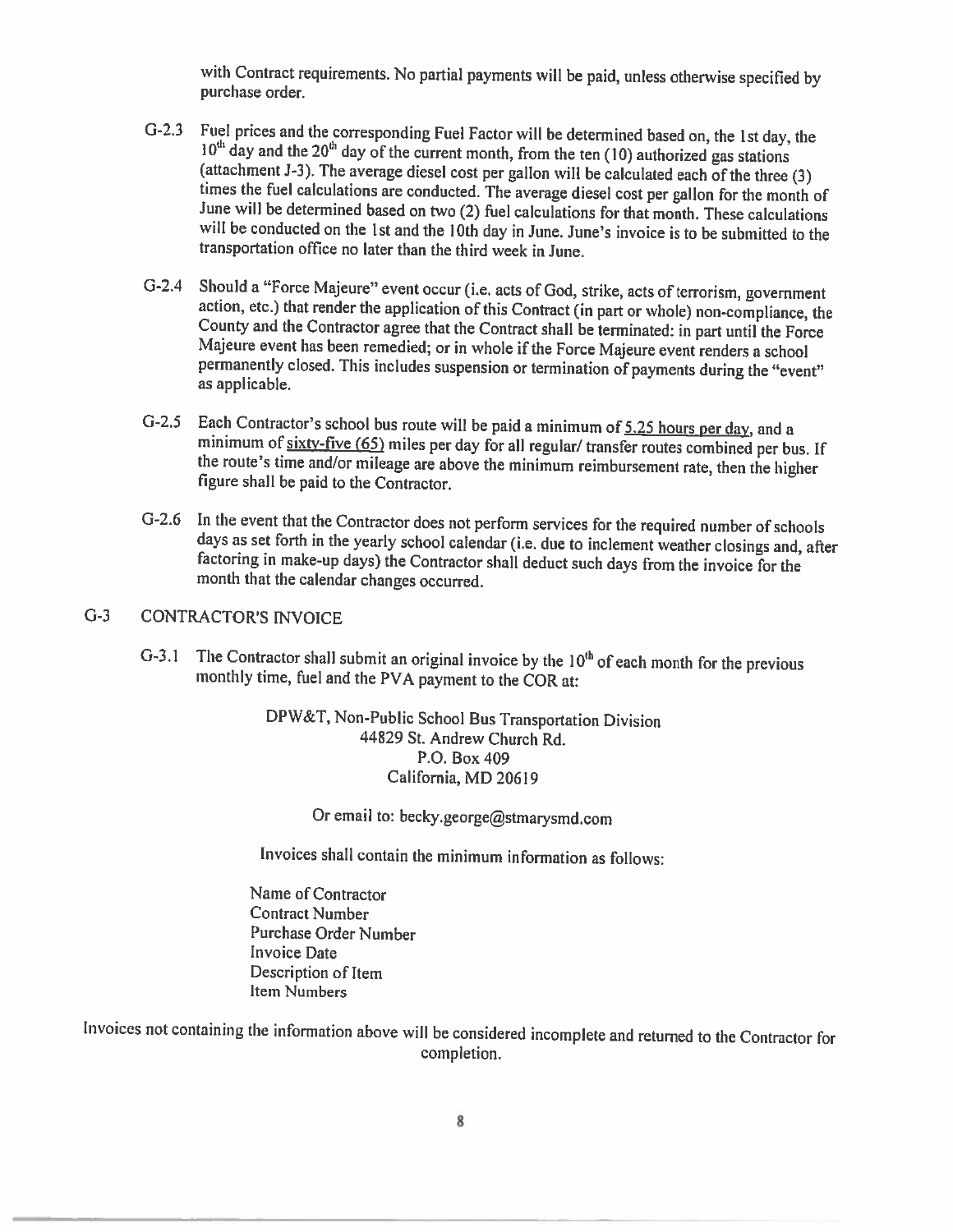#### **SECTION I - CONTRACT CLAUSES**

### 1-I OFFICIALS NOT TO BENEFIT

No County Commissioner or other Elected Official of St. Mary's County shall be admitted to any share or part of this Contract or to any benefit arising from it. However, this clause does not apply to this Contract to the extent this Contract is made with a corporation for the corporation's general benefit provided the Official is not a major shareholder.

#### 1-2 DISPUTES

- A. Except as otherwise provided in this Contract, any Dispute concerning a question of fact arising<br>under this Contract which is not disposed of by agreement, shall be decided by the Contracting<br>Officer and shall be final support of its appeal.
- 13. Pending final decision of <sup>a</sup> Dispute hereunder, The Contractor shalt proceed diligently with the performance of the Contract and in accordance with the Contracting Officer's decision.
- C. This Disputes Clause does not preclude consideration of questions of law in connection with Decisions provided for in paragraph A. above. Nothing in this Contract, however, shall be construed as making final the Decisio

### 1-3 EXTRAS

Except as otherwise provided for in this contract, no payment for Extras shall be made unless such Extras and the price have been authorized in writing by the Contracting Officer.

### 1-4 ASSIGNMENT OF CLAIMS

- A. The Contractor may assign its rights to be paid amounts due or to become due as a result of the performance of this Contract to a bank, trust company, or other financing institution. The assignee under such an assignment may thereafter further assign its right under the original assignment to any type of financing institution.
- B. Any assignment or reassignment under this Clause shall cover all unpaid amounts payable under this Contract, and shall not be made to more than one party, except, that the one party to whom assignment or reassignment is

### 1-5 COUNTY-FURNISHED PROPERTY

A. The County shall deliver to the Contractor, for use only in connection with this Contract, the property described in the Schedule or Specifications, at the times and locations stated therein. If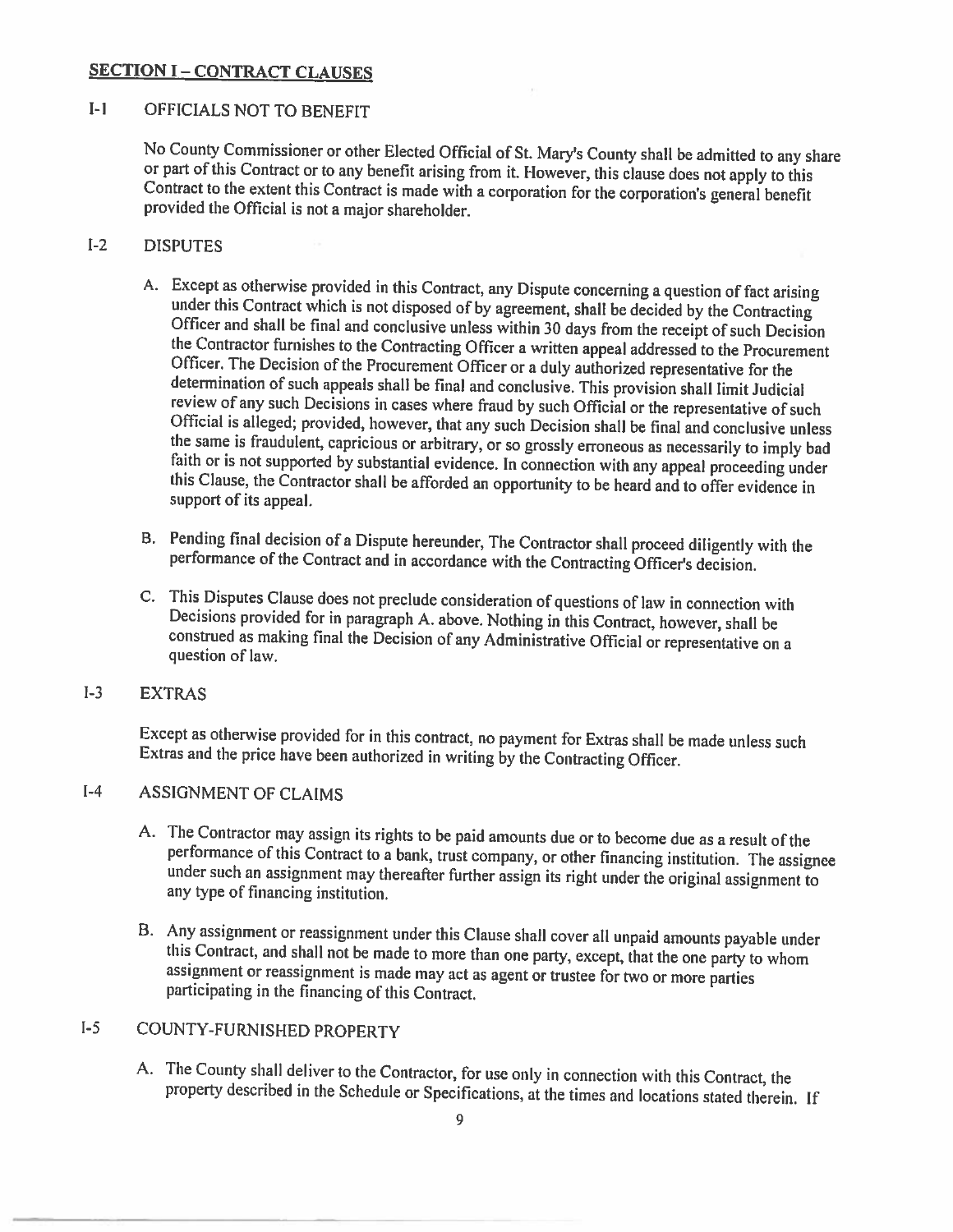the County-furnished property, suitable for its intended use, is not so delivered to the Contractor, and, if the facts warrant such action, the Contracting Officer may equitably adjust any affected provision of this Contra

- B. Title to County-furnished property shall remain with the County. The Contractor shall maintain adequate property control records of the property furnished by the County in accordance with sound industrial practice.
- C. Unless otherwise provided in the Contract, the Contractor, upon delivery to them of any County-<br>furnished property, assumes the risk of, and shall be responsible for, any loss thereof or damage<br>thereto except for reason
- D. The Contractor shall, upon completion of this Contract, prepare for shipment or dispose of all County-furnished property not consumed in the performance of this Contract, as may be directed or authorized by the Contract

### 1-6 FEDERAL, STATE, AND LOCAL TAXES

- A. Except as may be otherwise provided in this Contract, the Contract price includes all applicable<br>Federal, State, and local taxes and duties. The Contractor, and not the County, shall be responsible<br>for payment of all ta
- B. Nevertheless, with respect to any Federal excise tax or duty on the transactions or property covered<br>by this Contract, except as provided at subpart C below, if a statute, court decision, written ruling,<br>or regulation t
	- 1. results in the Contractor being required to pay or bear the burden of any such Federal excise tax or duty or increase in the rate thereof which would not otherwise have been payable on such transactions or property as o
	- 2. results in the Contractor not being required to pay any such Federal excise tax or duty<br>which would otherwise have been payable on such transactions or property as of the<br>Contract date or which was the basis of an incre or does not obtain <sup>a</sup> refund or drawback of, any such Federal excise tax or duty.
- C. Paragraph (B) above shall not be applicable to social security taxes or to any other employment tax.
- D. No adjustment of less than \$100 shall be made in the Contract price pursuant to paragraph (B)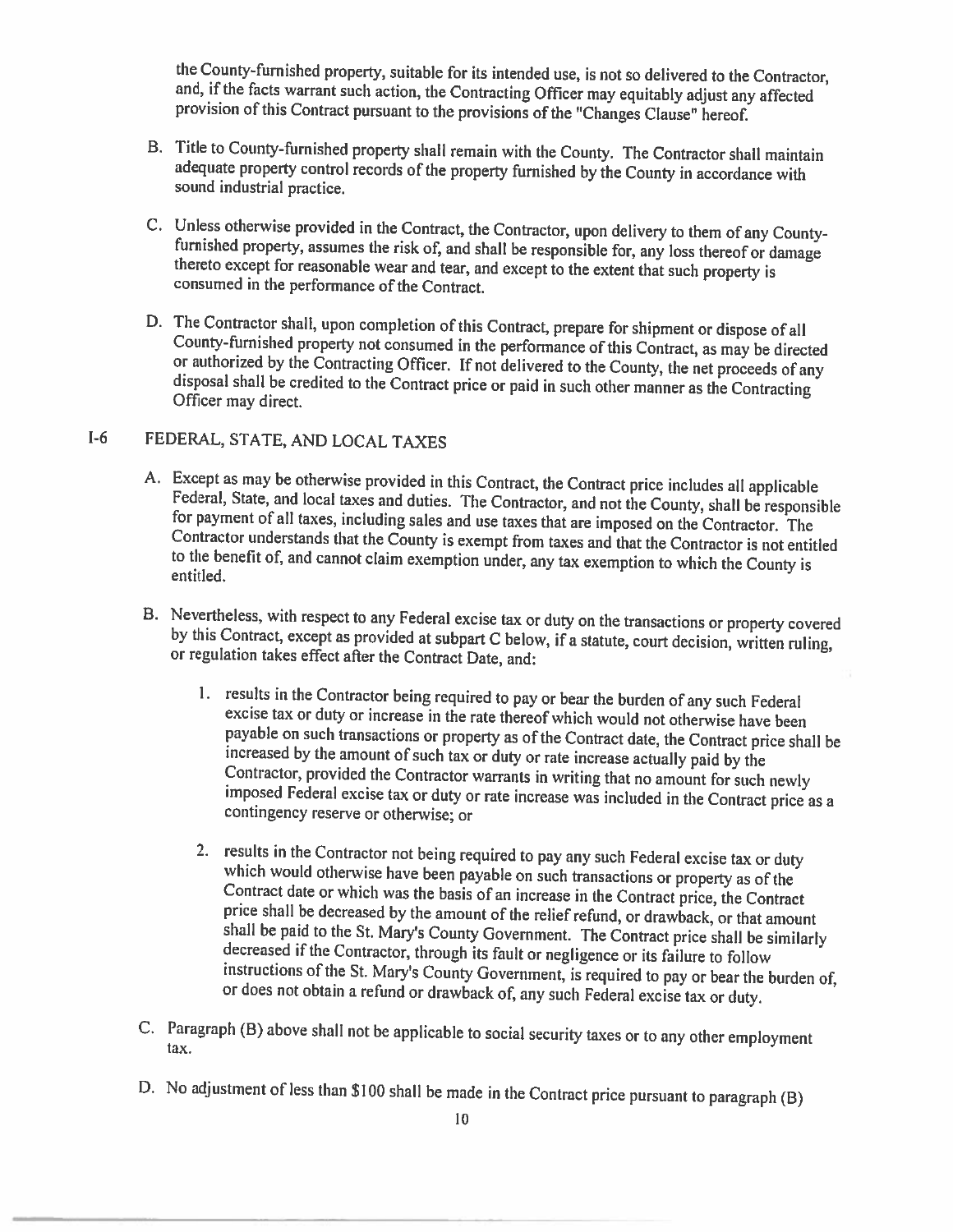above.

- E. As used in paragraph (B) above, the term "Contract Date" means the date set for bid opening, or if this is a negotiated contract, the Contract Date. As to additional supplies or services procured by modification to this
- F. The Contractor shall promptly notify the St. Mary's County Government of matters which will result in either an increase or decrease in the Contract Price, and shall take action with respect thereto as directed by the S

### 1-7 EQUAL OPPORTUNITY

During the performance of this Contract, the Contractor certifies that it shall not discriminate against<br>any employee or applicant for employment because of race, color, religion, sex, national origin or<br>disability and tha

#### 1-8 DEFAULT

- A. The County may, subject to paragraph C. and D. below, by written notice of Default to the Contractor, terminate the Contract in whole or in part of the Contractor fails to:
	- 1. Deliver the supplies or to perform the service within the time specified in the Contract or any extension;
	- 2. Make progress so as to endanger performance of this Contract;
	- 3. Perform any of the other provisions of this Contract.

The County's right to terminate this Contract under sub-paragraphs (2) and (3) above, may be exercised if the Contractor does not cure such failure within 10 days (or more if authorized by the Contracting Officer) after re

- B. If the County terminates this Contract in whole or in part, it may acquire, under the terms and in the manner of Contracting Officer considers appropriate, supplies or services. However, the Contractor will continue the
- C. Except for defaults of Subcontractors at any tier, the Contractor shall not be liable for any excess costs if the failure to perform the Contract arises from causes beyond the control and without the fault or negligence
- D. If the failure to perform is causes by the default of a Subcontractor at any tier, and if the cause of the default is beyond the control of both the Contractor and Subcontractor, and without the fault or negligence of e unless the subcontracted supplies or services were obtainable from other sources in sufficient time<br>for Contractor to meet the required delivery schedule.
- E. If this Contract is terminated for Default, the County may require the Contractor to transfer title and deliver to the County, as directed by the Contracting Officer, any completed or partially completed supplies and ma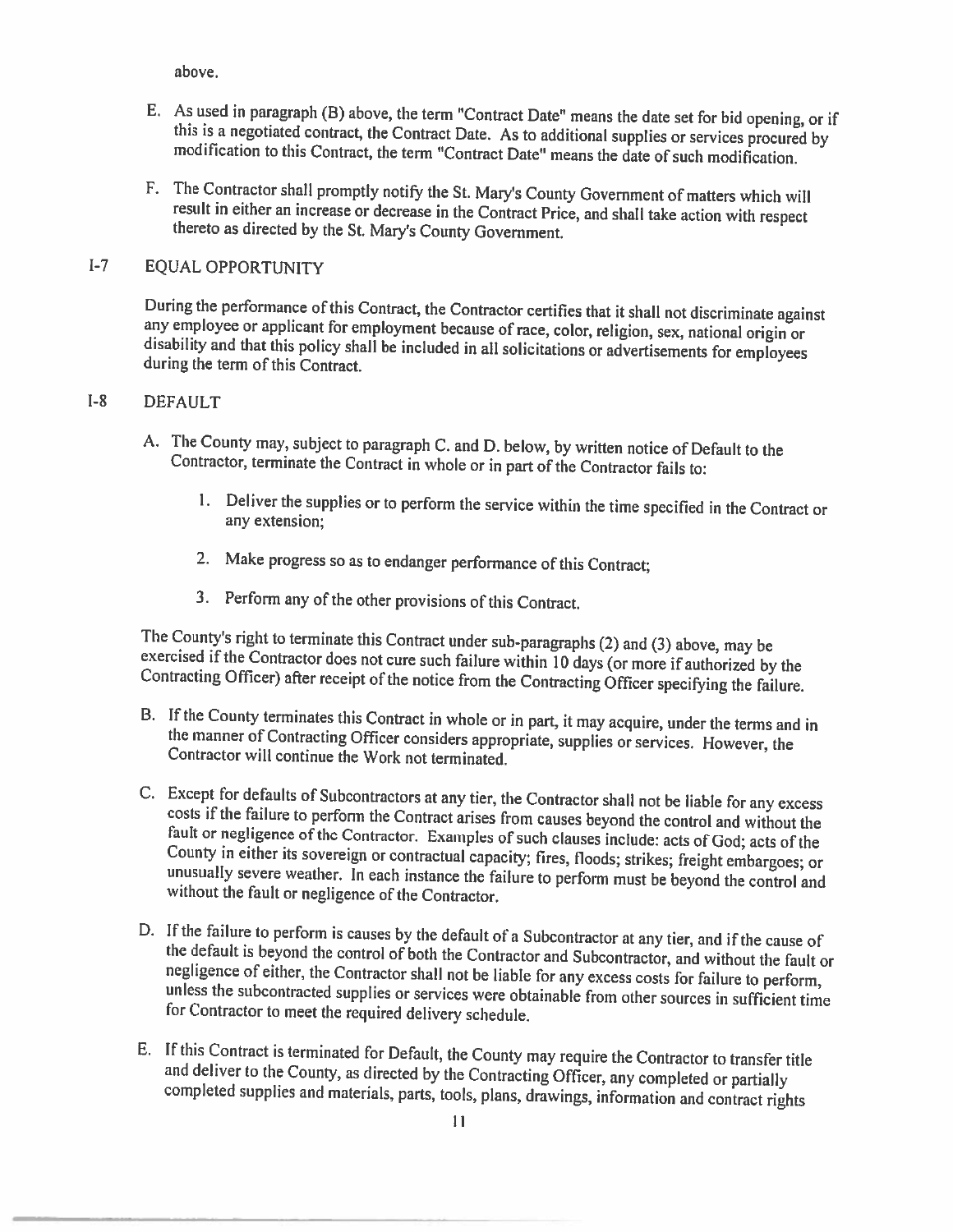(collectively referred to as "manufacturing and materials" in this Clause) that the Contractor has the Contracting Officer, the Contractor shall also protect and preserve property in its possession in which the County has an interest.

- F. The County shall pay Contract price for completed supplies delivered and accepted. The<br>Contractor and Contracting Officer shall agree on the amount of payment for component materials<br>delivered and accepted. Failure to a may withhold from amounts to be paid, any sum the Contracting Officer determines to be necessary to protect the County against loss because of outstanding liens or claims of former lien holders.
- 0. If, after Termination, it is determined that the Contractor was not in Default, or that the Default was excusable, the rights and obligations of the parties shall be the same as if the Termination had been issued for the Convenience of the County.
- H. The rights and remedies of the County in this Clause are in addition to any other rights and remedies provided by Law or under this Contract.

### 1-9 TERMINATION FOR DEFAULT

- A. If the Contractor refuses or fails to prosecute the Work or any separable part, with the diligence that will insure the completion within the time specified in this Contract, Including any extension or fails to complete
- B. The Contractor's right to proceed shall not be Terminated nor the Contractor charged with damages under this Clause if:
	- 1. The delay in completing the Work arises from unforeseeable causes beyond the control and without the fault or negligence of the Contractor. Examples of such causes include:
		- a. Acts of God or the public enemy;
		- b. Contractual capacity.
		- c. Acts of another Contractor in the performance of <sup>a</sup> Contract with the County; d. Fires;
		-
		- e. Floods;
		- f. Epidemics;
		- g. Quarantine restrictions;
		- h. Strikes;
		-
		- i. Freight embargoes;<br>j. Unusually severe weather; or
		- k. Delays of Subcontractors or suppliers at any tier arising from unforeseeable causes<br>beyond the control and without the fault or negligence of both the Contractor and the<br>Subcontractor or suppliers: and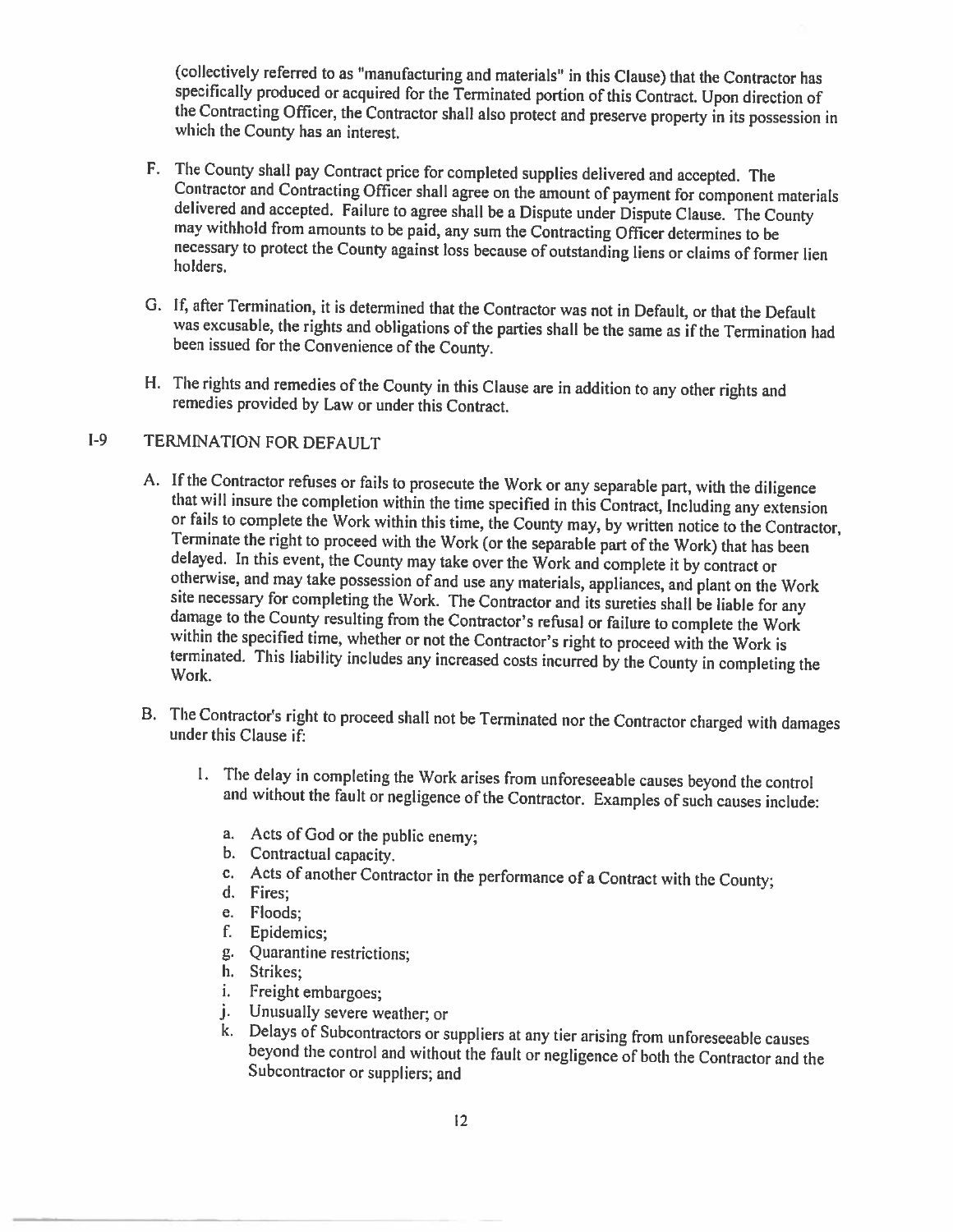- 2. The Contractor, within 10 days from the beginning of any delay, notifies the Contracting Officer in writing of the causes of the delay. The Contracting Officer shall ascertain the facts and extent of delay. If, in the j
- 3. If, after Termination of the Contractor's right to proceed, it is determined that the Contractor was not in default, or that the delay was excusable, the rights and obligations of the parties will be the same as if the
- 4. The rights and remedies of the County in this Clause are in addition to any other rights and remedies provided by Law or under this Contract.

### 1-10 TERMINATION FOR CONVENIENCE

- A. The County may terminate performance of the Work under this Contract in whole, or, from time to time, in part, if the Contracting Officer determines that a termination is in the County's best interest. The Contracting O
- B. After receipt of a Notice of Termination, and except as directed by the Contracting Officer, the Contractor shall proceed immediately with the following obligations, regardless of any delay in determining any amounts du
	-
	- 1. Stop Work as specified in the Notice of Termination.<br>2. Place no further subcontracts or Orders (referred to as subcontracts in this Clause) for materials, Place no further subcontracts or Orders (referred to as subcontracts in this Clause) for materials, services, or facilities, except as necessary to complete the continued portion of this Contract.
	-
	- 3. Terminate all subcontracts to the extent they relate to the Work terminated.<br>4. Assign to the County, as directed by the Contracting Officer, all right, title, and interest of<br>the Contract under the subcontracts termina
	- 5. With approval or ratification to the extent required by the Contracting Officer, settle all outstanding liabilities arising from the termination of subcontracts; the approval of ratification will be final for purposes o
	- work in progress, completed work, supplies, and other material produced or acquired for the work terminated, and the completed or partially completed plans, drawings, information, and other property that, if the Contract had be
	-
	-
	- 7. Complete performance of the Work not terminated.<br>
	8. Take any action that may be necessary or that the Contracting Officer may direct, for the<br>
	protection and preservation of the property related to this Contract that
- C. termination termination inventory not previously disposed. Within fifteen (15) calendar days, the County will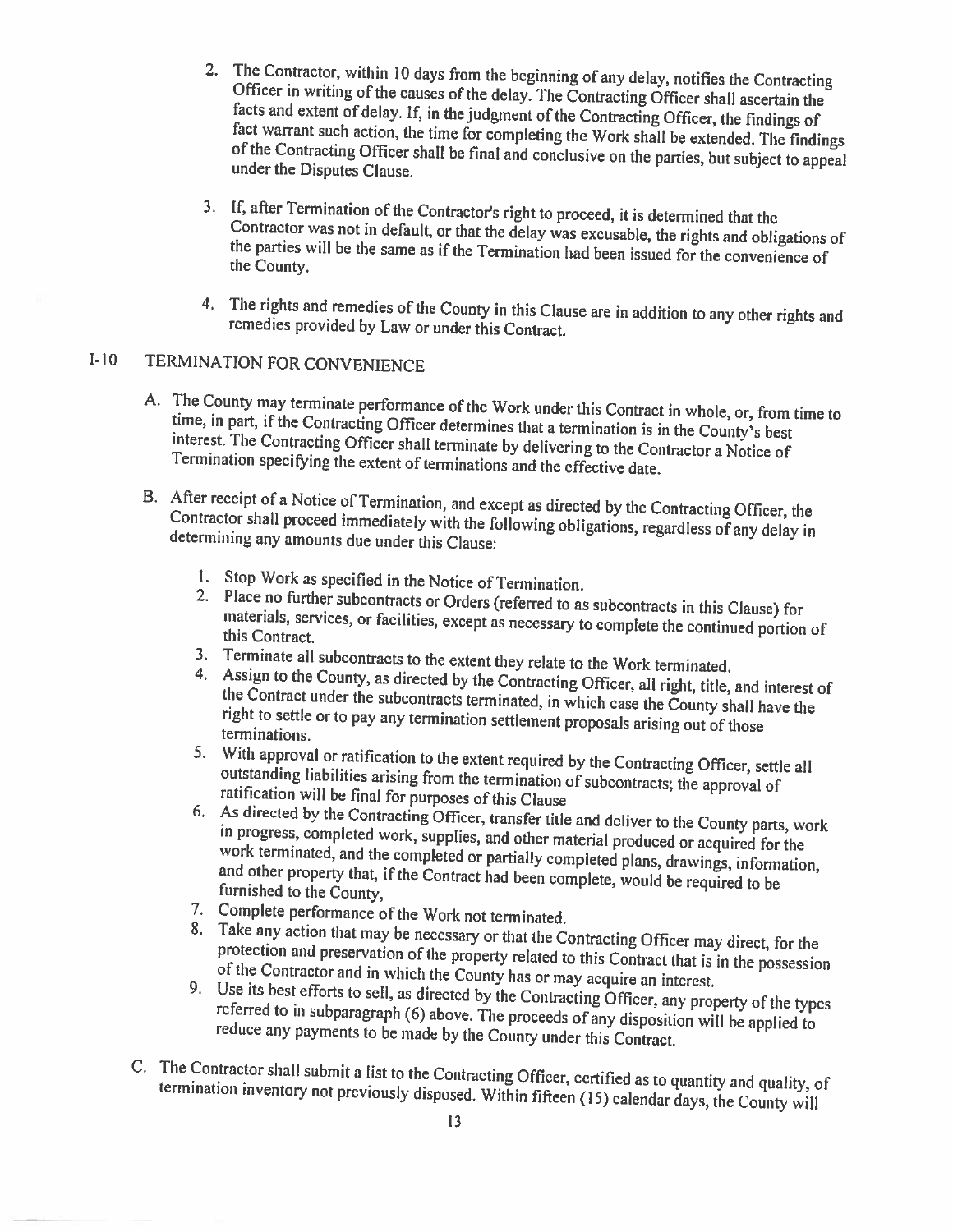accept title to those items and either remove them or enter into <sup>a</sup> storage agreement with the Contractor.

- D. After termination, the Contractor shall submit a final termination settlement proposal to the<br>Contracting Officer in the form and with the certification prescribed by the Contracting Officer.<br>The Contractor shall submit
- E. The Contractor and the Contracting Officer may agree upon the whole or any part of the amount to work done, but the agreed amount shall not exceed the total Contract price as reduced by the amount of previous payments and the Contract price of the Work not terminated. The Contract shall be amended and the Contractor paid the agreed amount.
- F. If the Contractor and Contracting Officer fail to agree on the whole amount to be paid the Contractor If the Contractor and Contracting Officer fail to agree on the whole amount to be paid the<br>Contractor because of Termination of Work, the Contracting Officer shall pay the Contractor the<br>amount determined as follows, but w amount determined as follows, but without duplication of any amount agreed upon under paragraph E above:
	- 1. For Contract Work performed before the effective date of Termination, the total (without duplication of any items) of the cost of this Work; the cost of settling and paying any settlement proposals under subcontracts th Officer to be fair and reasonable. However, if it appears that the Contractor would have suffered loss on the entire Contract had it been completed, the Contracting Officer shall<br>allow no profit and shall reduce the settlement to reflect the indicated rate of loss.
	- 2. The reasonable costs of settlement of the Work terminated, including:
		- a. Accounting, legal, clerical and other expenses reasonably necessary for the preparation<br>of Termination Settlement Proposals and supporting data;<br>b. The Termination and settlement of subcontracts (excluding the amounts o
		-
		- c. Storage and transportation, and other costs incurred which are reasonably necessary for the preservation, protection, or disposition of the Termination inventory.
- G. Except to the extent that the County expressly assumed the risk of loss, the Contracting Officer market, shall exclude from the amounts payable to the Contractor under paragraph F, above, the fair damaged so as to become undeliverable to the County or to a buyer. market, as determined by the Contracting Officer, of property that is destroyed, lost, stolen, or
- H. or Generally nerally accepted accounting procedures and principles shall govern all costs claimed, agreed to,<br>determined under this Clause.
- by the Contracting Officer under paragraph D, F or; Contractor shall have the right to appeal under the Disputes Clause, from any determination made<br>by the Contracting Officer under paragraph D, F or;
- provided Except that if the Contractor failed to submit the Termination Settlement Proposal within the time<br>provided in paragraph D, and failed to request a time extension, there is no right to appeal.
- K. In arriving at the amount due to the Contractor under this Clause, there shall be deducted: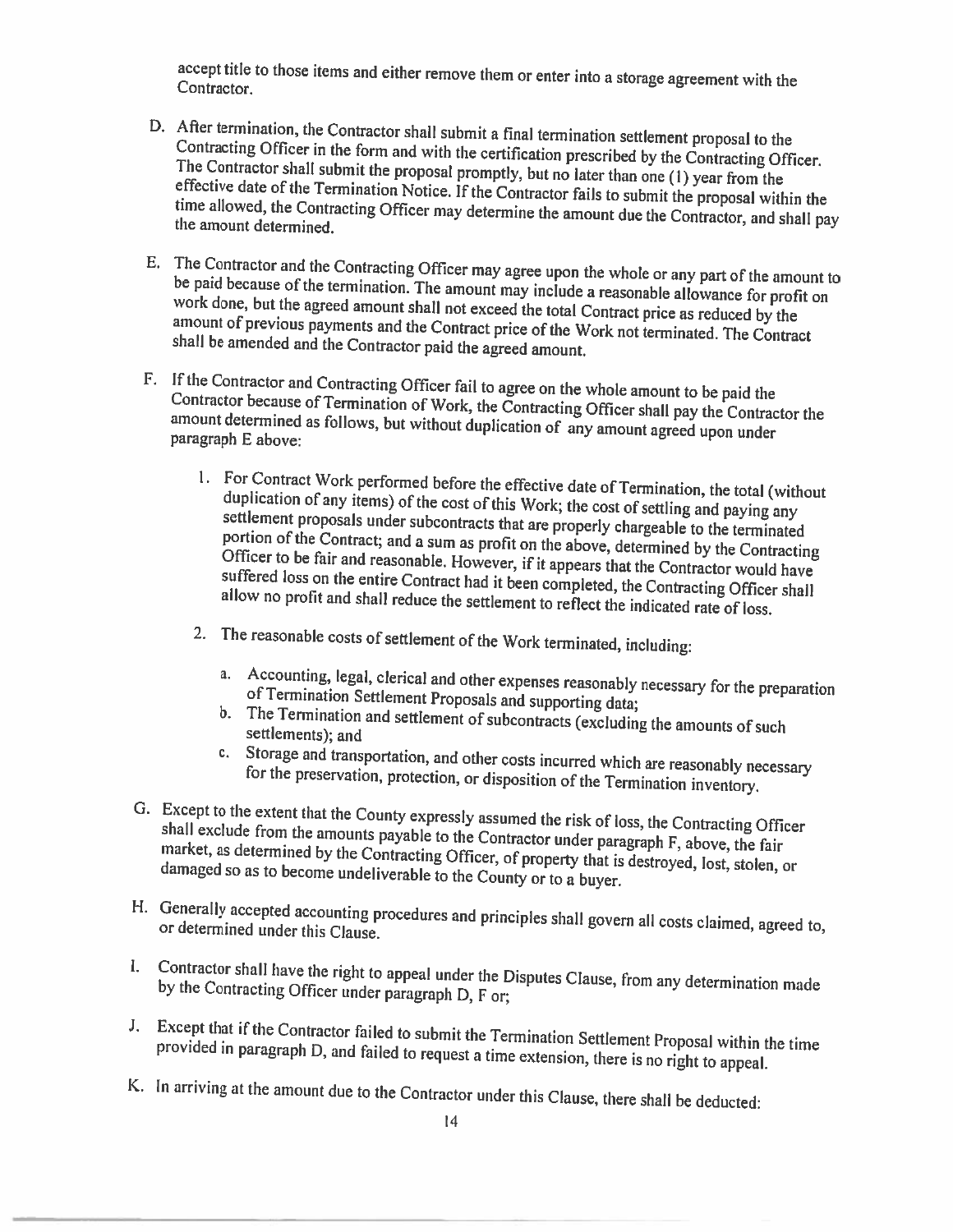- 
- 
- 1. All un-liquidated payments to the Contractor under the terminated portion of this Contract;<br>2. Any claim which the County has against the Contractor under this Contract;<br>3. The agreed price for the sale of materials, su
- L. If the Termination is partial, the Contractor may file a Proposal with the Contracting Officer for an equitable adjustment of the price(s) of the continued portion of the Contract. The Contracting Officer shall make any Contractor Officer shall make any equitable adjustment agreed upon. Any Proposal shall be requested by the Contractor within ninety (90) calendar days from the effective date of the Termination, unless extended by the Contracting Off
- M. Unless otherwise provided in this Contract, the Contractor shall maintain all records and<br>documents related to the Termination portion of this Contract for three (3) years after final<br>settlement. During that time, the C

### [-Il INDEMNIFICATION

To the extent permitted by law, the Contractor shall indemnify and save St. Mary's County Government the extent permitted by law, the Contractor shall indemnify and save St. Mary's County<br>vernment and the Board of County Commissioners for St. Mary's County harmless from and<br>inst all actions. In this way which against all actions, liability, claims, suits, damages, costs, statutory penalties, or expenses or any kind<br>which may be brought or made against St. Manages, costs, statutory penalties, or expenses or any kind may be brought or made against St. Mary's County Government and/or the Board of County Commissioners for St. Mary's County, Maryland, its agents and employees, or which St. Mary's County Government and/or the Board of County Commissioners for St. Mary's County,<br>Maryland may nay or inour by resear of and of County Commissioners for St. Mary's County, Maryland may pay or incur by reason of or in any manner resulting from injury, loss or damage to person or Maryland may pay or incur by reason of or in any manner resulting from injury, loss or damage to<br>person or property and caused by the Contractor's, or Subcontractor's, willful or negligent<br>performance of or failure to perf

### 1-12 ORAL MODIFICATION

No oral statements of any person whosoever shall, in any manner or degree, modify or otherwise affect the terms of the Contract.

### **I-13** SOVEREIGN IMMUNITY

Tort By entering Claims into Act, By entering into this Contract, the County and its "employees", as defined in the Local Government<br>Fort Claims Act, §§5-401 et seq. of the Courts and Judicial Proceedings Article, do not waive<br>sovereign immunity, do not wa provided for sovereign immunity, do not waive any defenses and do not waive any limitations of liability as may be Government by Law. No provision of this Contract modifies and/or waives any provision of the Local<br>Tort Claims Act. Tort Claims

### 1-14 SUFFICIENT APPROPRIATIONS

The County's financial obligations, if any, under this Contract are contingent upon sufficient County's decision as to whether sufficient appropriations are available shall be accepted by the other<br>party or parties to this Contract, and shall be final. appropriations and authorization being made by the County for the performance of this Contract. The party or parties to this Contract, and shall be final.

#### 1-15 VENUE

The This Venue Contract shall be governed by the laws of the State of Maryland as now and hereafter in force.<br>/enue for actions is fixed in the Circuit Court for St. Mary's County, Maryland.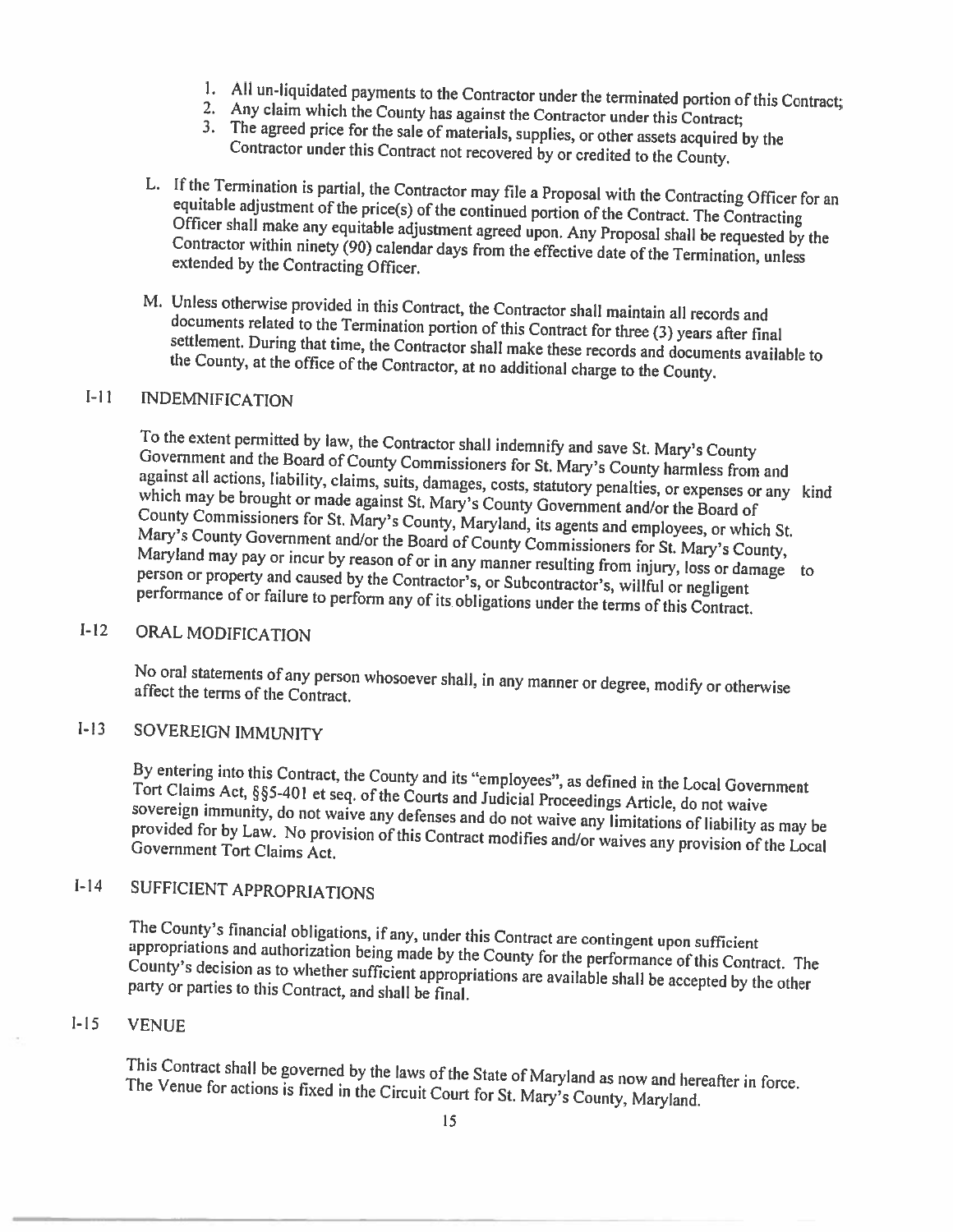### PART III - LIST OF DOCUMENTS, EXHIBITS AND OTHER ATTACHMENTS

### SECTION J: LIST OF EXHIBITS / ATTACHMENTS

- J-l Compensation Worksheet
- J-2 Portable Radio agreement
- J-3 Gas Station Locations

### SECTION L: INSTRUCTIONS, CONDITIONS, AND NOTICES OFFEROR

- L-1 In the event of extremely adverse weather conditions or declared state of emergency events (i.e.:<br>hurricanes, tornados, radiological incidents, etc.) the DPW&T Non-Public School Bus Transportation<br>Division may authoriz
- L-2 The County reserves the right to make changes, alterations or modifications within the general scope of the contract (i.e., bus routes, fuel price adjustments, mileage, pick-up locations, etc.). The payment due the Con
- L-3 Contractor's Service Contract needs to signed and returned to the DPW&T Non- Public School Bus<br>Transportation Division by the 1<sup>st</sup> week in August.
- L-4 The following are the school bus contractors' contractual Deadlines Submission:

### 1<sup>st</sup> week in August

Signed copy of Contractor Services Contract

2<sup>nd</sup> week in August<br>Current FBI Fingerprinting / Criminal Background Check and any updated phone numbers/address information<br>on file for all full time and substitute drivers and contractors.

Copy of School Vehicle Type A Inspection Form(s). Contractor will ensure that the MVA is in receipt of<br>original form no later than their established deadline.<br>Certificate of Workman's Compensation Coverage, or upon the dat

applicable).

 $2^{nd}$  week in September<br>Route & Time Information Form(s) (i.e. Form A & Form B) \*This information must be received prior to any payment issued to contractor

The 10th of each calendar month, beginning September  $10<sup>th</sup>$  until June Contractor Monthly Invoice Form(s) for services rendered for the previous month except for June

### June — After last day of school, prior to end of month: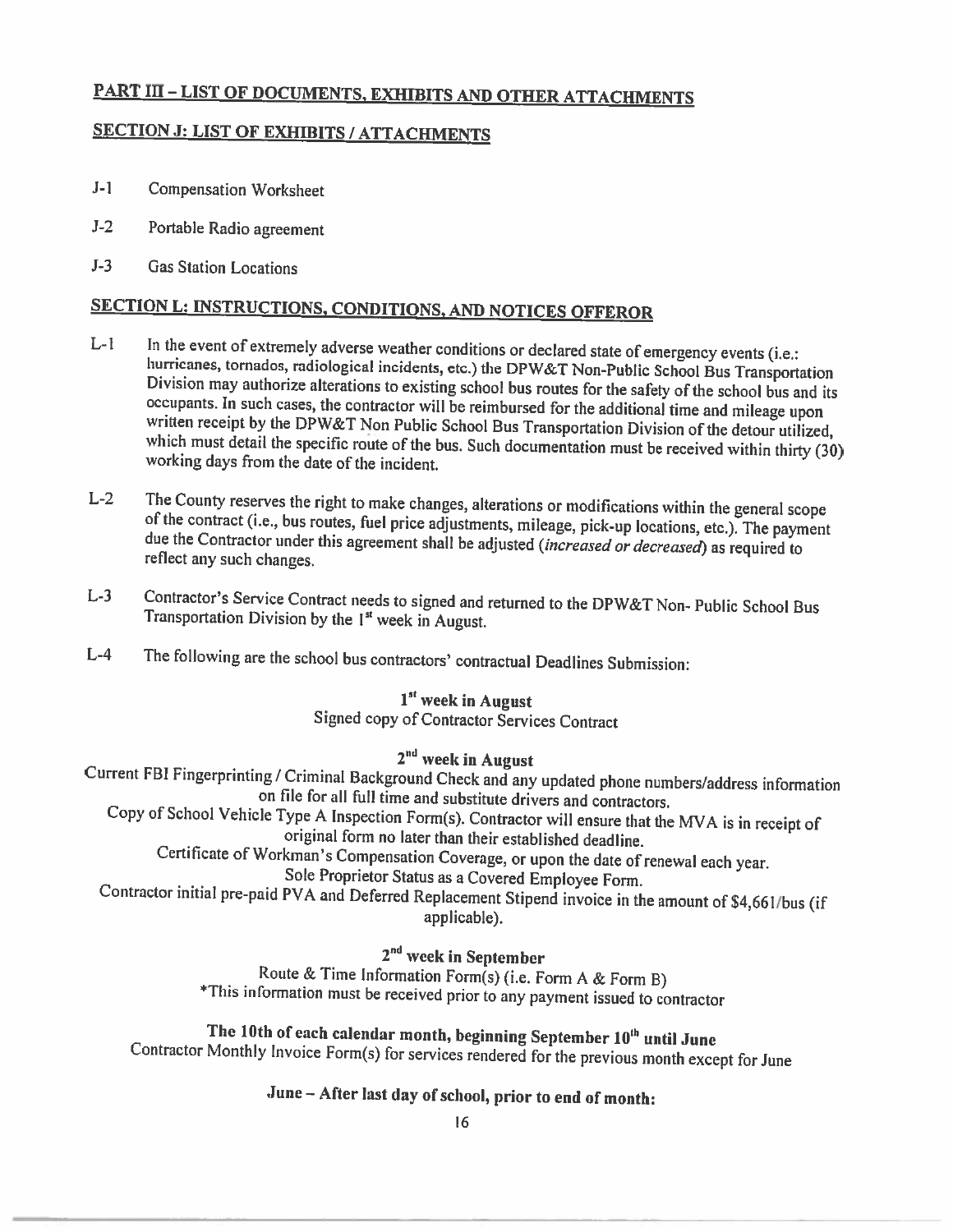Contractor Monthly Invoice Form for services rendered only for the month of June

Last day in September Completed Student Manifests Completed Student Seating Charts

1<sup>st</sup> week in October Contractors' detailed maps and directions of each bus route, for both AM and PM routes

> Last business day in October Fall School Bus Evacuation Drill and Form

Last business day in March Spring School Bus Evacuation Drill and Form

### SECTION M: SERVICE AGREEMENT AWARDS AND TRANSFERS

#### M-l OVERVIEW

- M-1.l These procedures provide standards and criteria for the selection of non-public school bus Contractors who provide transportation services for students of non-public schools within St. Mary's County, Maryland.
- M-1.2 A Non-Public School Bus Service Contract is an agreement between the Commissioners of St.<br>Mary's County (County) and the School Bus Contractor ("Contractor") to provide non-public<br>school transportation services. The
- M-1.3 There are three (3) methods for existing and potential contractors to obtain a non-public school bus Contract with the County:
	- I. Provide for acquisition of the Contract, with written acceptance from the County, by a direct relative (i.e. spouse, children) in case of death or retirement;
	- 2. Transfer of an existing Contract from, and to, an existing Contractor; and
	- 3. Award ofa new Contract by the County, via public solicitation.

### M-2 TRANSFER OF EXISTING SERVICE AGREEMENTS

- M-2.1 Should a Contractor become deceased or retire, they have the option of having their Contract<br>and associated bus(es) transferred to a direct relative (i.e. spouse, children) upon written<br>acceptance from the County. If
- M-2.2 Should a Contractor decide not to renew their existing Contract prior to the end of the life<br>of their associated buses, or at the end of their bus (es) life cycle, they have the option to<br>request a transfer of the ex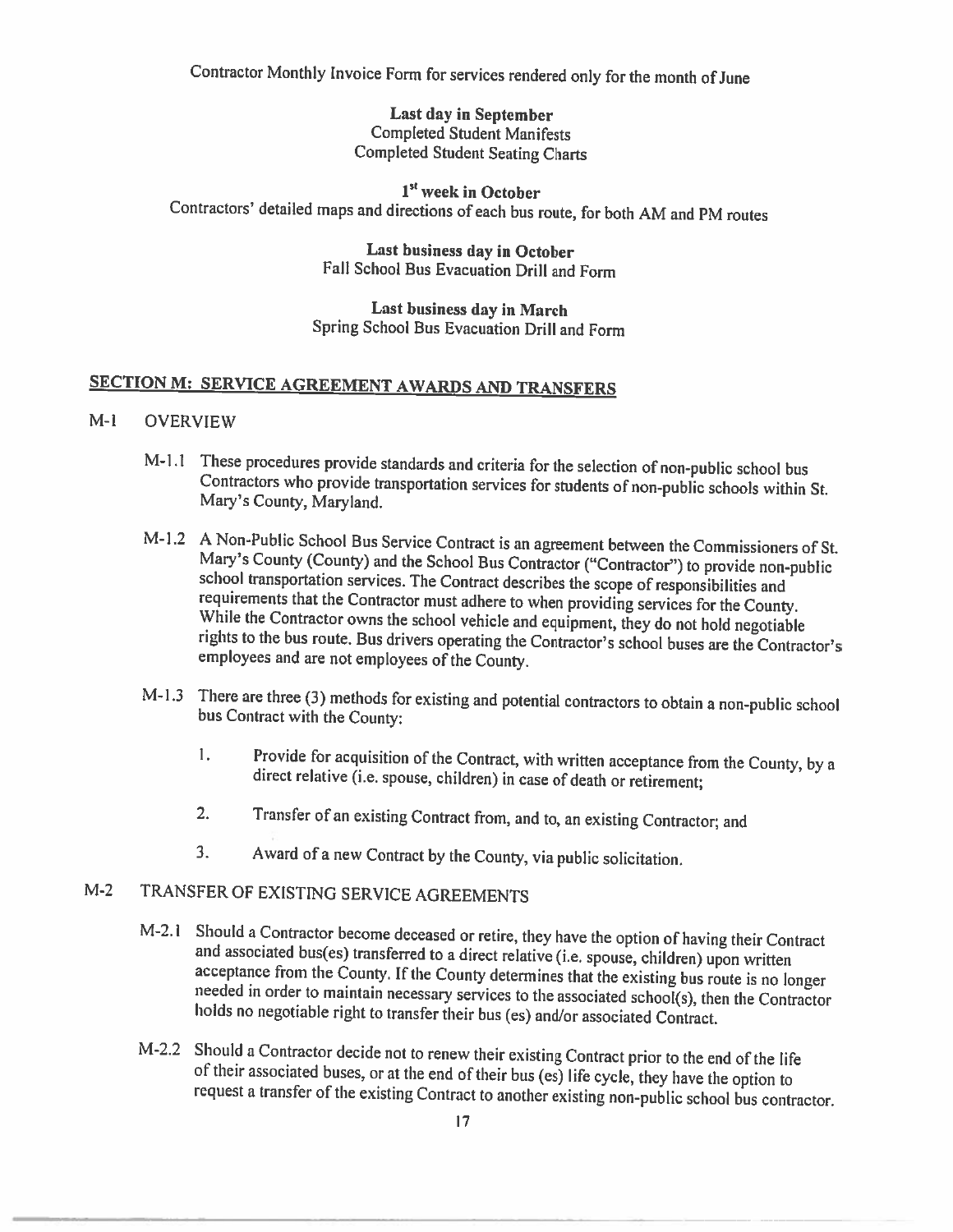If the County determines that the existing bus route is no longer needed in order to maintain necessary services to the associated school(s). then the Contractor holds no negotiable right to transfer their bus (es) and/or associated Contract.

- M-2.3 Any Contractors who wish to transfer their Contract to an existing bus contractor or direct relative must submit a request for the transfer in writing to the COR along with the written acceptance of the party they wi
- M-2.4 To be eligible to receive <sup>a</sup> contract transfer, <sup>a</sup> person or business entity must meet the following criteria:

Must be <sup>a</sup> direct relative of the current Contractor; or

Must currently be <sup>a</sup> non-public school bus contractor for the County; and

Must have <sup>a</sup> history of meeting all of the requirements contained within their Contract.

- M-2.5 In order to request the transfer of a Contract, the following information must be submitted to the COR:
	- I. Written request of the proposed Contract transfer identifying both parties involved in the transfer.
	- 2. If the request is submitted on behalf of a business entity, a copy of all documents providing proof of the formation of the entity with a full listing of all persons having a financial interest (i.e. parent company owne
	- 3. All applicants must be fingerprinted through the Federal Government<br>(Criminal Justice Information System (CJIS) system and submit to a criminal<br>background check at their own expense.

### M-3 NEW SERVICE AGREEMENT AWARDS

- M-3.1 The following procedures will be implemented through the DPW&T Non-Public School Bus<br>Transportation Division. The Contracting Officer shall have the final authority to appoint a bus<br>contractor and shall do so without on these procedures.
- M-3.2 When a route/contract is available; it will be advertised for at least two (2) consecutive weeks as a legal public notice and in the classified ads section of the local newspapers. The process for obtaining and submitting an application is available at the DPW&T Non-Public School Bus<br>Transportation Division office. In addition, information on the availability of routes will be<br>forwarded to all existing non-publi
- M-3.3 Applications shall be made available with <sup>a</sup> copy of the criteria for the screening procedures that will be used by the DPW&T Non-Public School Bus Transportation Division in selecting potential bus contractors.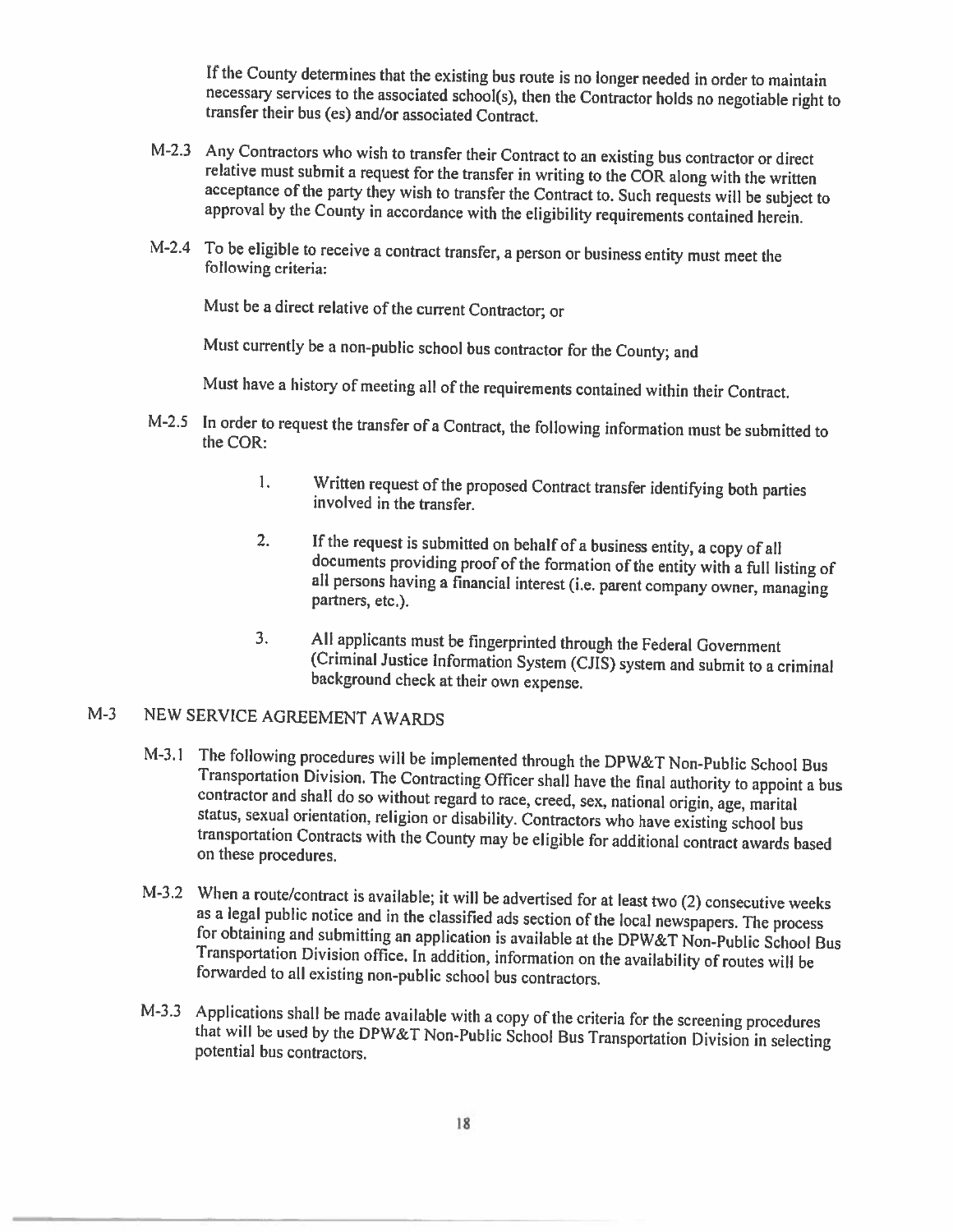- M-3.4 All applications received will be reviewed and evaluated. Consideration will be <sup>g</sup>iven to the applicants based on the following criterion and assigned weight factors:
	- a. Qualifications and abilities to successfully operate <sup>a</sup> business (to include use of general computer/office machinery) and perform bus services if contract is awarded.
	- b. Proximity of contractor to the route(s).
	- c. Certified copy of the applicant's Department of Motor Vehicle driving record. All applicants will be required to submit to <sup>a</sup> fingerprint-supported background check at their own expense.
	- d. Responses from references listed on application. <sup>A</sup> minimum ofat least three business or personal references who can verify fitness to operate <sup>a</sup> school bus contract. The references will be contacted by the evaluators.
	- e. Experience and adequacy of performance of any past and/or present transportation and business related contract(s) of applicants. Must not have had <sup>a</sup> student transportation contract terminated for cause in the past.
	- f. Ability to provide or obtain sufficient buses and drivers (specify quantities and years of experience), and information demonstrating the ability to store and maintain buses.
	- g. Whether the application is complete and was filed in accordance with the deadline established in the formal public notice.
- M-3.5 A final selection will be made by the Contracting Officer and the selected individual will be notified of their selection via mail. Once the Contract is offered, the Contractor will have three (3) business days in w terms of the Contract. If no response is received from the Contractor then they will be<br>considered non-responsive, and the COR will make a recommendation of an alternate selection<br>from the list of candidates who submitted applicants submitted an application the route(s) will be re-advertised in accordance with the procedures set forth.
- M-3.6 Contractors who request to withdraw a signed Contract must do so in writing and are subject to reimbursing the County for any reasonable costs incurred by the County to secure alternative contractor(s).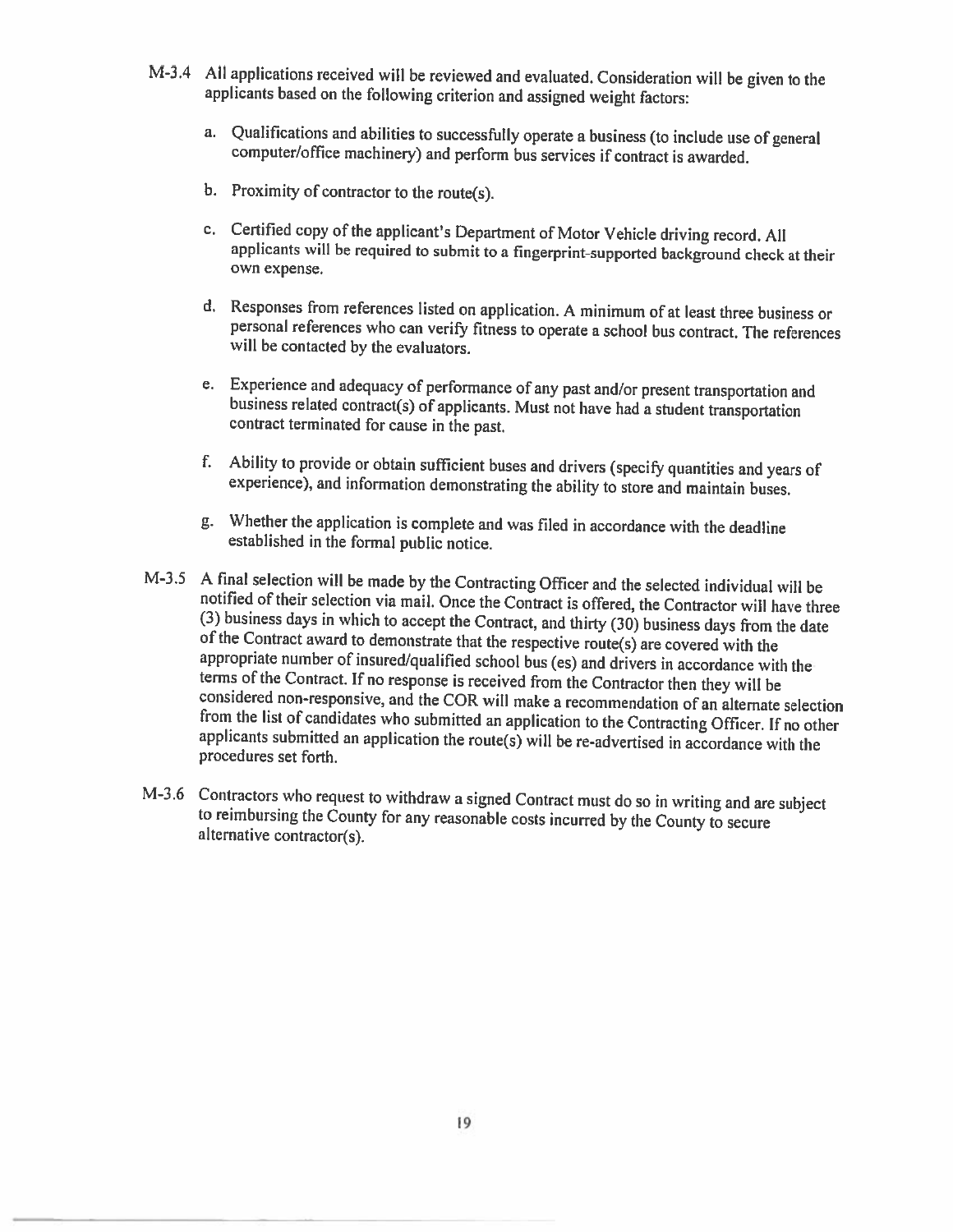#### J-1 NON-PUBLIC SCHOOL BUS CONTRACTOR COMPENSATION WORKSHEET

#### FY 2016 (subject to bus inspections and receipt / approval of Insurance certificates)

#### Contractor Salaries-Drivers

|                    | 13 drivers (0-9 yrs exp) | 7 drivers (10-19 yrs exp) | 17 drivers (20 yrs+ exp) |  |
|--------------------|--------------------------|---------------------------|--------------------------|--|
|                    | <b>Tier I Drivers</b>    | <b>Tier II Drivers</b>    | <b>Tier III Drivers</b>  |  |
| Rate per hour      | \$15,40                  | \$16.12                   | \$16.89                  |  |
| <b>Fixed Costs</b> | 25%                      | 25%                       | 25%                      |  |

#### Operation & Maintenace (O&M) Factor

|                    | $3,50/7.5$ mi gal = 0.47 |                    |                                                 |
|--------------------|--------------------------|--------------------|-------------------------------------------------|
|                    |                          | 3.50 s/gal         | Average Diesel: \$2.96 / gallon as of 1-08-2015 |
| Aver mpg per bus   |                          | $7.50$ miles / gal |                                                 |
| <b>Fuel Factor</b> | $0.47$ / mile            |                    |                                                 |
| Maint Factor       | $0.75$ / mlle            |                    |                                                 |
| O&M Factor         | 1.22                     |                    |                                                 |
|                    |                          |                    |                                                 |

NOTE; Fuel Factor shall be based on the average actual monthly coat as determined by DFW&T. Fuel costs also widely vary within the County. The price per gallon used is based on 1-08-2015 "average" street pricing of \$2.96 per gallon + \$0.36 fluctuation (12%).

#### PVA Allotment for Buses

The PVA for FY <sup>2016</sup> Is based on <sup>a</sup> new bus purchase price of 592.000 (verified by contractors).

### Bus Stipends: Liability Insurance, Maintenance Stipend, Spare Buses

Insurance Stipend: \$2,580 rider on County policy in lieu of per bus if privately insured<br>Spare Bus Stipend: \$3,000 O&M Stipend + \$105 for inspections for each approved active spare bus<br>Contingency Fleet: \$750 per approved Deferred Replacement Stipend: For buses required to remain in service over 12 years, but not more than 15 years<br>1st year \$6,930; 2nd year \$7,311; 3rd year \$7,661

#### Medical - Drug & Alcohol Testing

| Physical paid to contractors        | \$100 per driver |                                   |
|-------------------------------------|------------------|-----------------------------------|
| Choice Point Admin Fee              | \$75 per month   |                                   |
| Choice Point Drug Testing           | \$50 per driver  |                                   |
| <b>Choice Point Alcohol Testing</b> |                  | Random, Pre-Employment and        |
|                                     | \$50 per driver  | Reasonable Suspiscion             |
| <b>Random Selection Listings</b>    | \$60 per driver  | Contractor reimbursement for time |

#### Communications / Telephone

Cell <sup>p</sup>hone stipend at \$250 per <sup>p</sup>hone per bus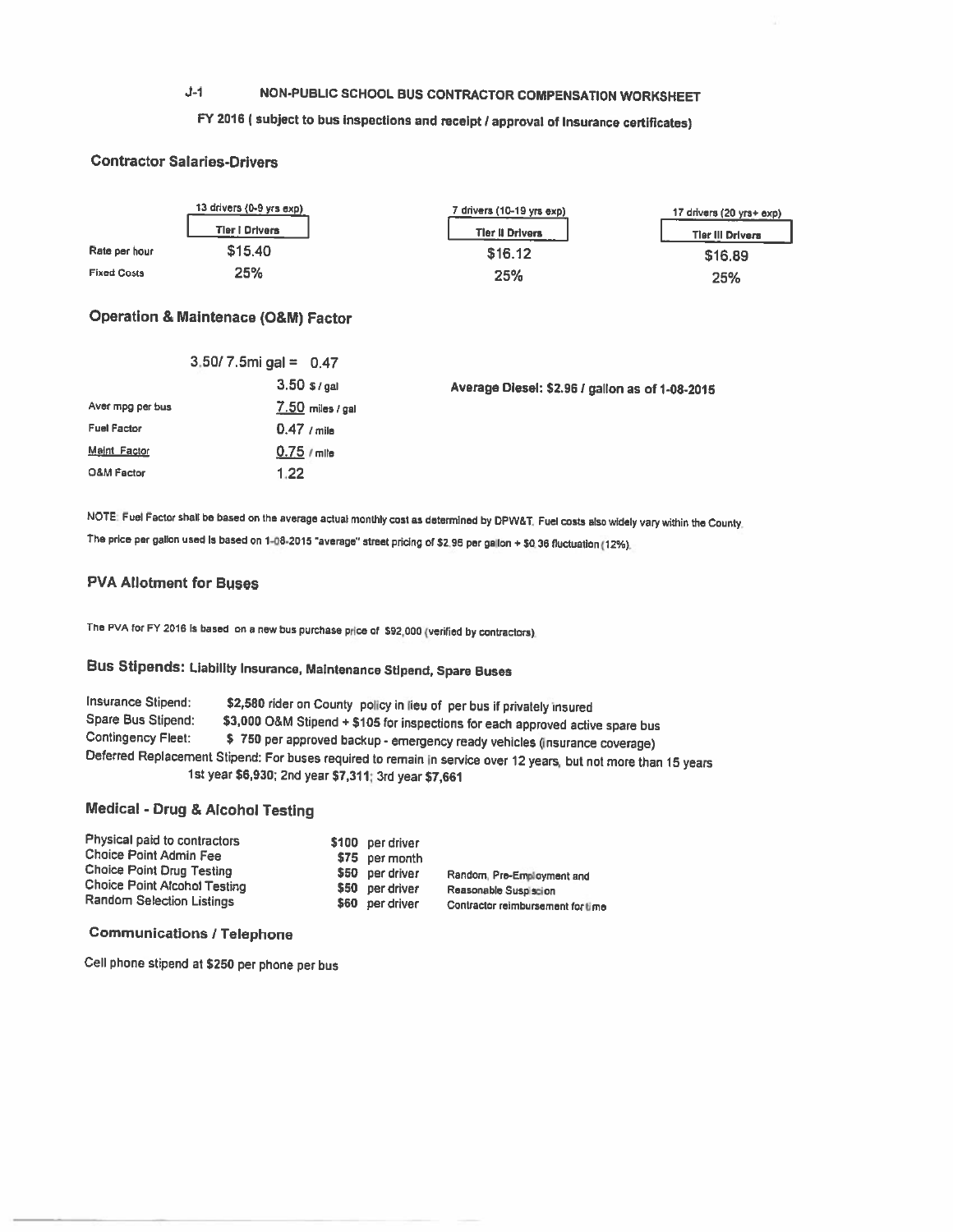

# Non-Public School Bus Contractors/Bus Drivers Agreement for St. Mary's County Portable Radios

As contractors and school bus drivers you are given access to a portable<br>radio for <u>Emergency Situations in St. Mary's County</u>. With this opportunity<br>comes responsibility. Please read the information below and ask question

When authorized users no longer have a need for the portable radio, ex:<br>f the school wear, thay must not a local for the portable radio, ex Department end of the school year, they must return the radio to the portable radio, ex.<br>Department –Non-Public School bus division. To verify the equipment return,<br>users must sign a copy of the Portable usage agreement, which will s

### APPROPRIATE USE:

- •Portable Radios are to be used for Emergency Situations only.
- •Users are held responsible at all times for the proper use of their portable radio.
- Users will return the portable radio to Transportation-Non-Public School Bus Division when the yearly contract days are complete. Portable radios will be re-issued on the user's first contract day.
- •Users must attend the yearly portable radio in-service provided by St. Mary's County Transportation Division.

### INAPPROPRIATE USAGE:

- •Personal use
- •Damage or loss due to negligence.
- •Unauthorized use, including use by other individuals.

### USER'S RESPONSIBILITY:

- •Users are responsible for notifying the Transportation Division immediately it the radio has been damaged or lost or theft due to their neglect.
- •Users that are no longer employed by the contractor must return the radio to the Transportation Division.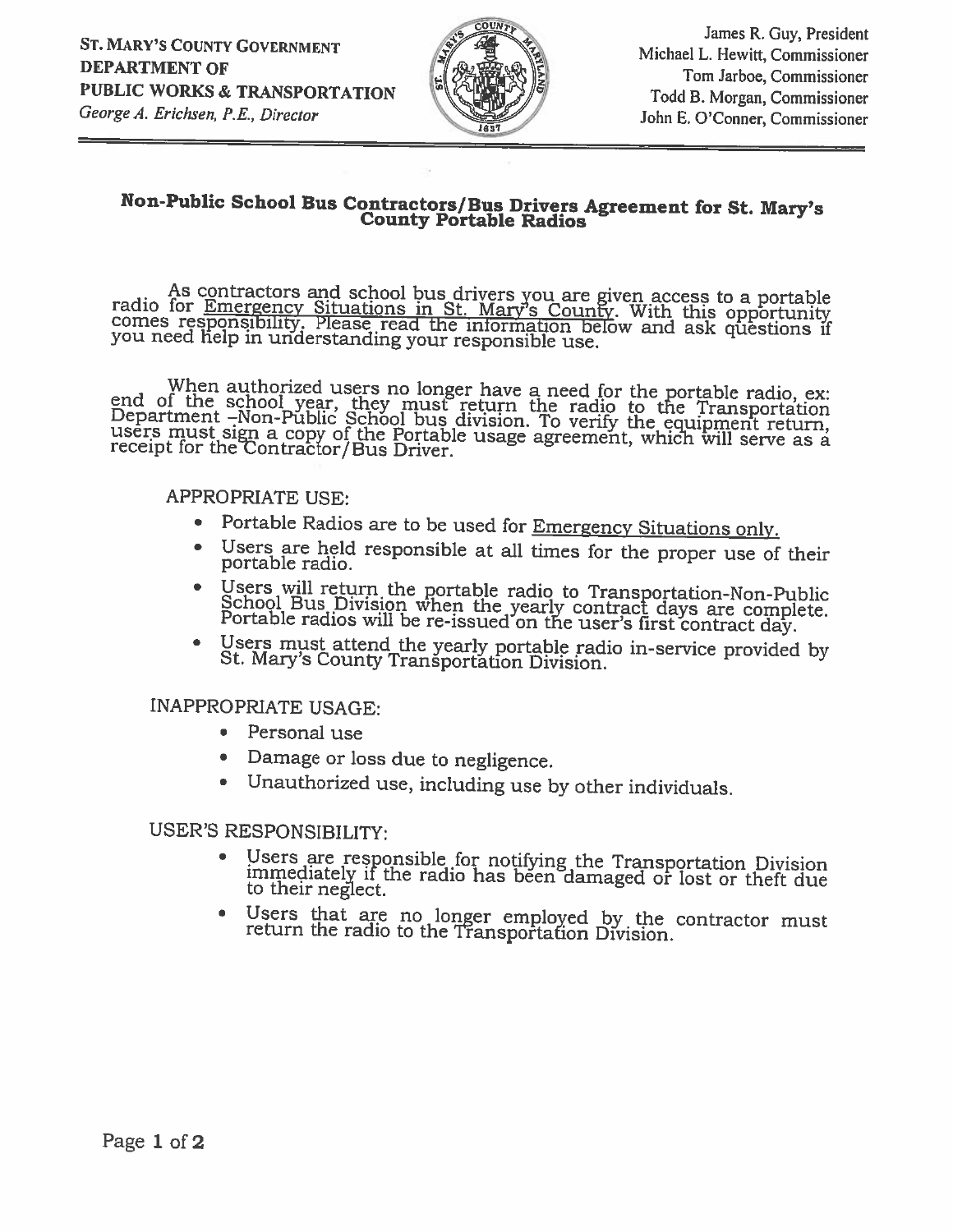<sup>I</sup> accept the responsibility for the portable radio and will return it on my. last contract day. <sup>I</sup> understand the above conditions and knowingly and willingly enter into this agreement.

| Contractor's Name                                                                                                                                                                                                                    |                |  |  |  |  |
|--------------------------------------------------------------------------------------------------------------------------------------------------------------------------------------------------------------------------------------|----------------|--|--|--|--|
| (Print Clearly)                                                                                                                                                                                                                      |                |  |  |  |  |
| Bus Driver's Name                                                                                                                                                                                                                    |                |  |  |  |  |
| (Print Clearly)                                                                                                                                                                                                                      |                |  |  |  |  |
|                                                                                                                                                                                                                                      |                |  |  |  |  |
| (Contractor/Bus Driver Name)                                                                                                                                                                                                         |                |  |  |  |  |
| Date received:                                                                                                                                                                                                                       | Date returned: |  |  |  |  |
| Portable                                                                                                                                                                                                                             |                |  |  |  |  |
| Date Returned <u>and the contract of the contract of the contract of the contract of the contract of the contract of the contract of the contract of the contract of the contract of the contract of the contract of the contrac</u> |                |  |  |  |  |
| Equipment Returned to <b>Executive Community</b> of the Community of the Community of the Community of the Community of the Community of the Community of the Community of the Community of the Community of the Community of the C  |                |  |  |  |  |
| Signature of Authorized User: ______________                                                                                                                                                                                         | Date:          |  |  |  |  |